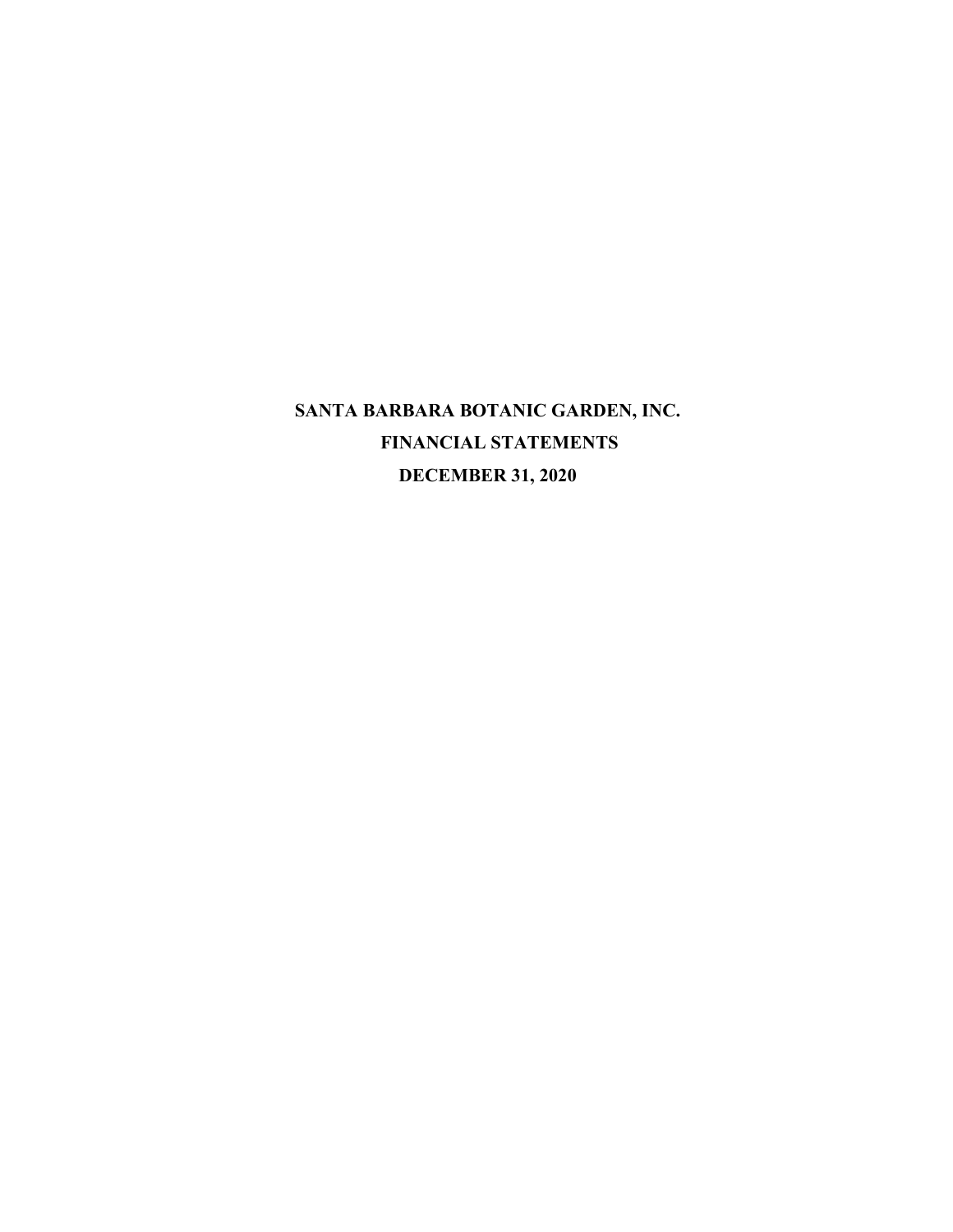# December 31, 2020

# TABLE OF CONTENTS

Page

| <b>Independent Auditor's Report</b>               | $1 - 2$        |
|---------------------------------------------------|----------------|
| <b>Financial Statements:</b>                      |                |
| <b>Statement of Financial Position</b>            | 3              |
| Statement of Activities and Changes in Net Assets | $\overline{4}$ |
| <b>Statement of Functional Expenses</b>           | 5              |
| <b>Statement of Cash Flows</b>                    | 6              |
|                                                   |                |
| <b>Notes to Financial Statements</b>              | 7 - 23         |
|                                                   |                |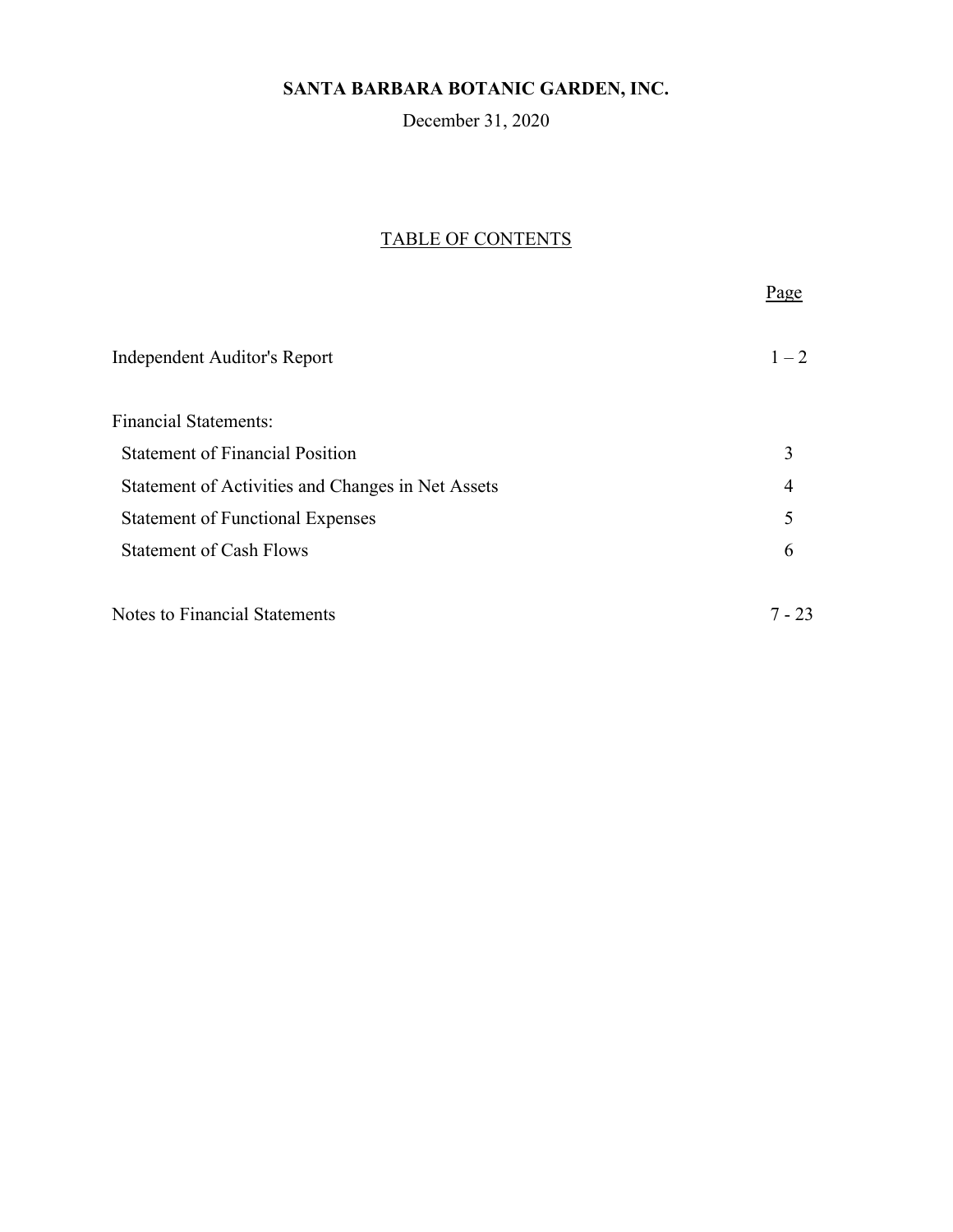

#### CERTIFIED PUBLIC ACCOUNTANTS AND CONSULTANTS

111 E. Victoria Street, 2nd Floor, Santa Barbara, CA 93101, (805) 962-9175, www.mcgowan.com

# **INDEPENDENT AUDITOR'S REPORT**

To the Board of Trustees Santa Barbara Botanic Garden, Inc. Santa Barbara, California

We have audited the accompanying financial statements of Santa Barbara Botanic Garden, Inc. (a non-profit organization), which comprise the statement of financial position as of December 31, 2020, and the related statements of activities and changes in net assets, functional expenses, and cash flows for the year then ended, and the related notes to the financial statements.

#### **Management's Responsibility for the Financial Statements**

Management is responsible for the preparation and fair presentation of these financial statements in accordance with accounting principles generally accepted in the United States of America; this includes the design, implementation, and maintenance of internal control relevant to the preparation and fair presentation of financial statements that are free from material misstatement, whether due to fraud or error.

### **Auditor's Responsibility**

Our responsibility is to express an opinion on these financial statements based on our audit. We conducted our audit in accordance with auditing standards generally accepted in the United States of America. Those standards require that we plan and perform the audit to obtain reasonable assurance about whether the financial statements are free from material misstatement.

An audit involves performing procedures to obtain audit evidence about the amounts and disclosures in the financial statements. The procedures selected depend on the auditor's judgment, including the assessment of the risks of material misstatement of the financial statements, whether due to fraud or error. In making those risk assessments, the auditor considers internal control relevant to the entity's preparation and fair presentation of the financial statements in order to design audit procedures that are appropriate in the circumstances, but not for the purpose of expressing an opinion on the effectiveness of the entity's internal control. Accordingly, we express no such opinion. An audit also includes evaluating the appropriateness of accounting policies used and the reasonableness of significant accounting estimates made by management, as well as evaluating the overall presentation of the financial statements.

We believe that the audit evidence we have obtained is sufficient and appropriate to provide a basis for our audit opinion.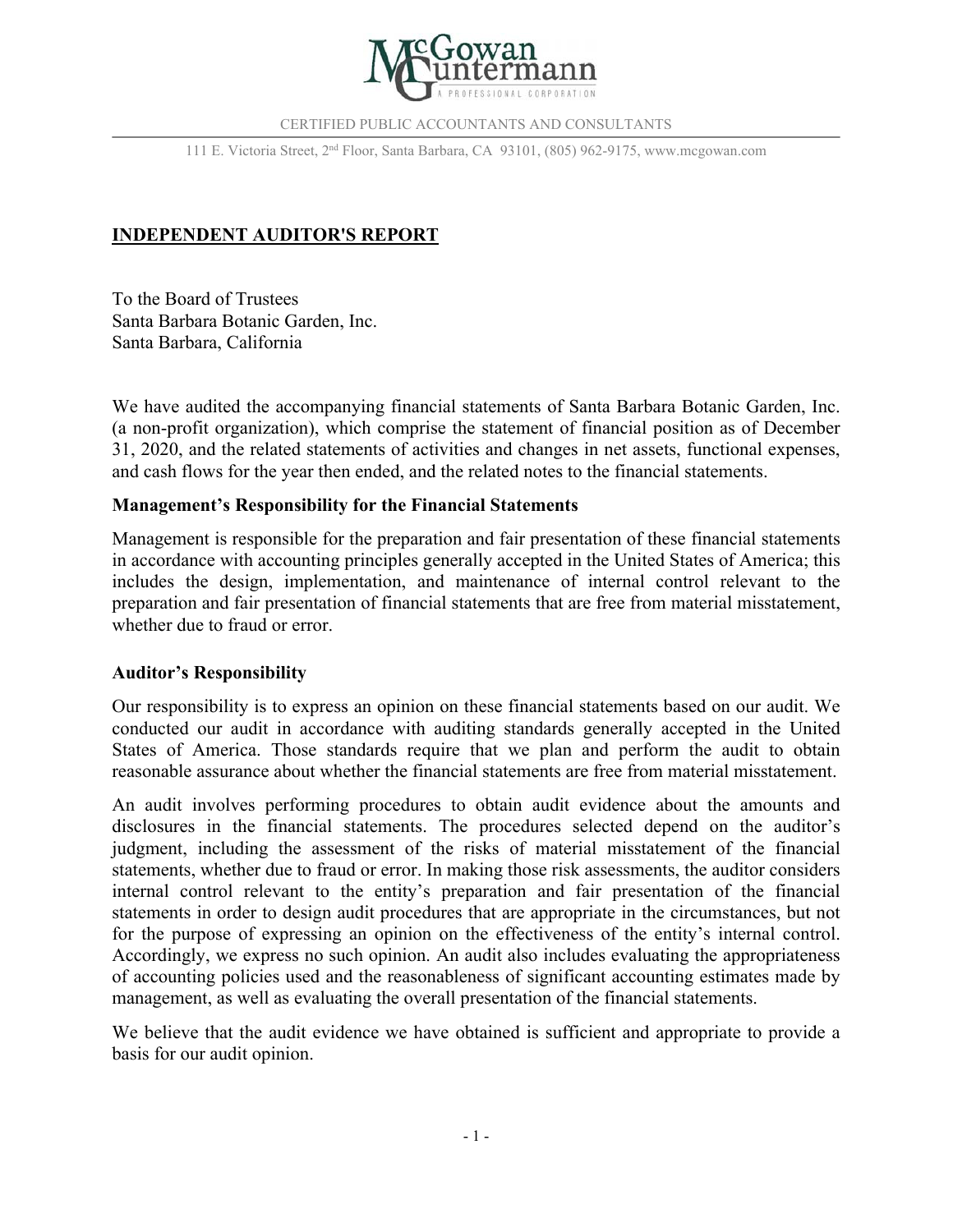# **Opinion**

In our opinion, the financial statements referred to above present fairly, in all material respects, the financial position of Santa Barbara Botanic Garden, Inc. as of December 31, 2020, and the change in its net assets and its cash flows for the year then ended in accordance with accounting principles generally accepted in the United States of America.

# **Report on Summarized Comparative Information**

We have previously audited the Santa Barbara Botanic Garden, Inc.'s December 31, 2019 financial statements, and we expressed an unmodified audit opinion on those statements in our report dated October 1, 2020. In our opinion, the summarized comparative information presented herein as of and for the year ended December 31, 2020, is consistent, in all material respects, with the audited financial statements from which it has been derived.

Mc Howan Guntermann

Santa Barbara, California

July 1, 2021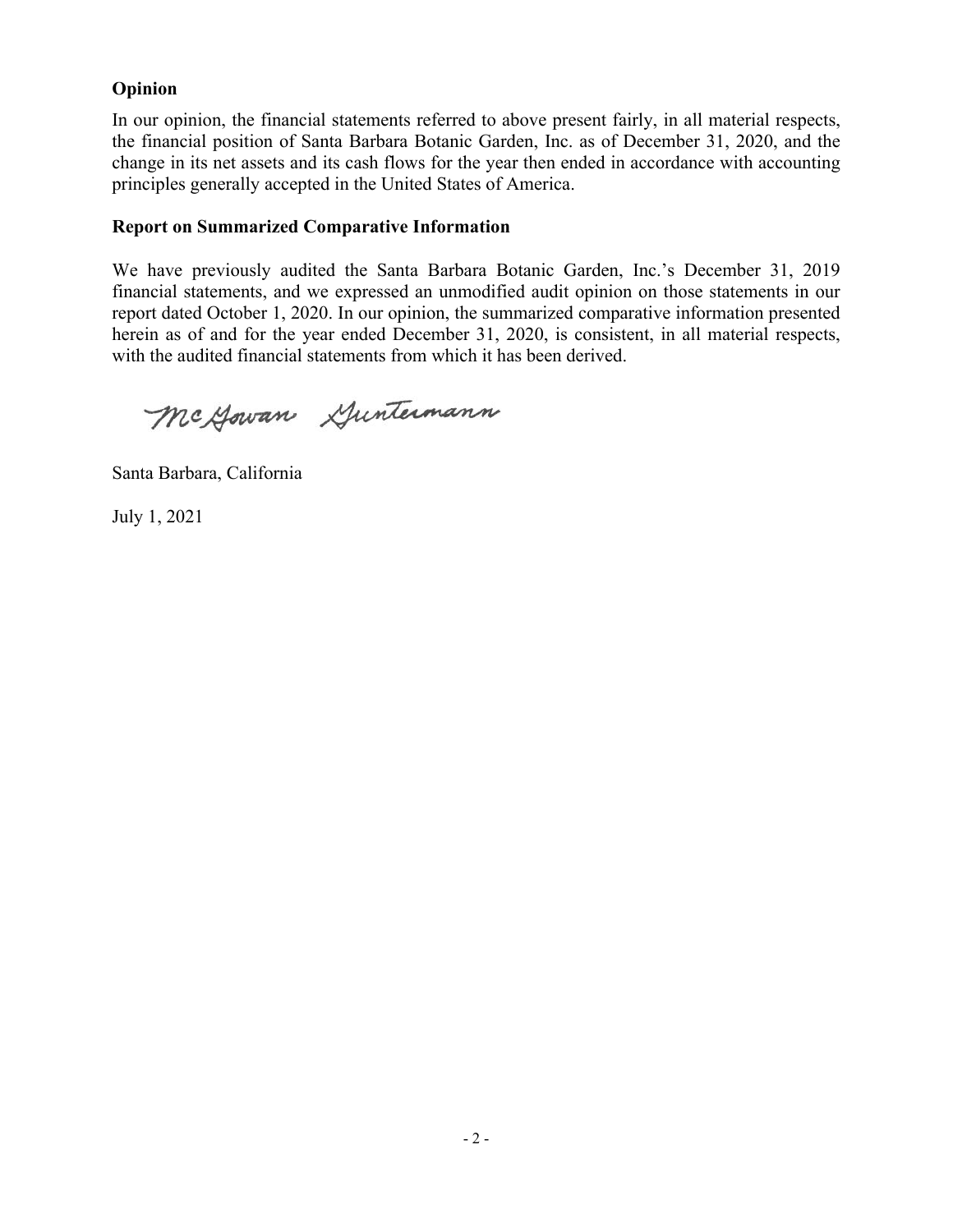#### (With Comparative Totals for December 31, 2019) December 31, 2020 STATEMENT OF FINANCIAL POSITION

#### **ASSETS**

|                                            | <b>Without Donor</b> |               | With Donor   |    | 2020       |     | (Memo)<br>2019 |
|--------------------------------------------|----------------------|---------------|--------------|----|------------|-----|----------------|
|                                            | Restrictions         |               | Restrictions |    | Total      |     | Total          |
| <b>CURRENT ASSETS</b>                      |                      |               |              |    |            |     |                |
| Cash and cash equivalents                  | \$<br>667,609        | <sup>\$</sup> |              | S  | 667,609    | \$. | 1,236,377      |
| Accounts and contracts receivable          | 679,366              |               |              |    | 679,366    |     | 246,061        |
| Pledges receivable, current portion        |                      |               | 25,662       |    | 25,662     |     | 204,976        |
| Inventories                                | 109,785              |               |              |    | 109,785    |     | 75,382         |
| Prepaid expenses and deposits              | 100,227              |               |              |    | 100,227    |     | 107,572        |
| <b>Total Current Assets</b>                | 1,556,987            |               | 25,662       |    | 1,582,649  |     | 1,870,368      |
| <b>NON-CURRENT ASSETS</b>                  |                      |               |              |    |            |     |                |
| Pledges receivable, net of current portion |                      |               | 13,205       |    | 13,205     |     |                |
| <b>Investments</b>                         | 6,463,602            |               | 9,551,954    |    | 16,015,556 |     | 15, 172, 287   |
| Interest in perpetual trusts               |                      |               | 1,299,887    |    | 1,299,887  |     | 1,219,955      |
| Interest in charitable remainder trusts    |                      |               | 327,547      |    | 327,547    |     | 310,246        |
| Cash value of life insurance               | 218,594              |               |              |    | 218,594    |     | 188,851        |
| Property and equipment, net                | 21,278,124           |               |              |    | 21,278,124 |     | 21,708,070     |
| Collections                                | 118,275              |               |              |    | 118,275    |     | 118,275        |
| <b>Total Non-Current Assets</b>            | 28,078,595           |               | 11,192,593   |    | 39,271,188 |     | 38,717,684     |
| <b>TOTAL ASSETS</b>                        | \$<br>29,635,582     | S             | 11,218,255   | \$ | 40,853,837 |     | 40,588,052     |

#### **LIABILITIES AND NET ASSETS**

| <b>CURRENT LIABILITIES</b>              |    |            |     |            |   |            |     |            |
|-----------------------------------------|----|------------|-----|------------|---|------------|-----|------------|
| Accounts payable                        | \$ | 156,938    | \$. |            | S | 156,938    | \$. | 144,481    |
| <b>Accrued liabilities</b>              |    | 237,973    |     |            |   | 237,973    |     | 352,283    |
| Deferred revenue                        |    | 158,088    |     |            |   | 158,088    |     | 102,775    |
| Other Liabilities                       |    | 1,507      |     |            |   | 1,507      |     |            |
| Notes payable                           |    | 2,530,447  |     |            |   | 2,530,447  |     | 3,133,257  |
| <b>Total Current Liabilities</b>        |    | 3,084,953  |     |            |   | 3,084,953  |     | 3,732,796  |
| <b>NON-CURRENT LIABILITIES</b>          |    |            |     |            |   |            |     |            |
| Notes payable, net of current           |    |            |     |            |   |            |     |            |
| <b>Total Non-Current Liabilities</b>    |    |            |     |            |   |            |     |            |
| <b>TOTAL LIABILITIES</b>                |    | 3,084,953  |     |            |   | 3,084,953  |     | 3,732,796  |
| <b>NET ASSETS</b>                       |    |            |     |            |   |            |     |            |
| <b>Without Donor Restrictions</b>       |    |            |     |            |   |            |     |            |
| Undesignated                            |    | 24,939,776 |     |            |   | 24,939,776 |     | 24,411,694 |
| Designated by the Board for endowment   |    | 1,610,853  |     |            |   | 1,610,853  |     | 3,414,988  |
| <b>Total Without Donor Restrictions</b> |    | 26,550,629 |     |            |   | 26,550,629 |     | 27,826,682 |
| <b>With Donor Restrictions</b>          |    |            |     | 11,218,255 |   | 11,218,255 |     | 9,028,574  |
| <b>Total Net Assets</b>                 |    | 26,550,629 |     | 11,218,255 |   | 37,768,884 |     | 36,855,256 |
| <b>TOTAL LIABILITIES AND NET ASSETS</b> | S  | 29,635,582 | S   | 11,218,255 | S | 40.853.837 | S   | 40,588,052 |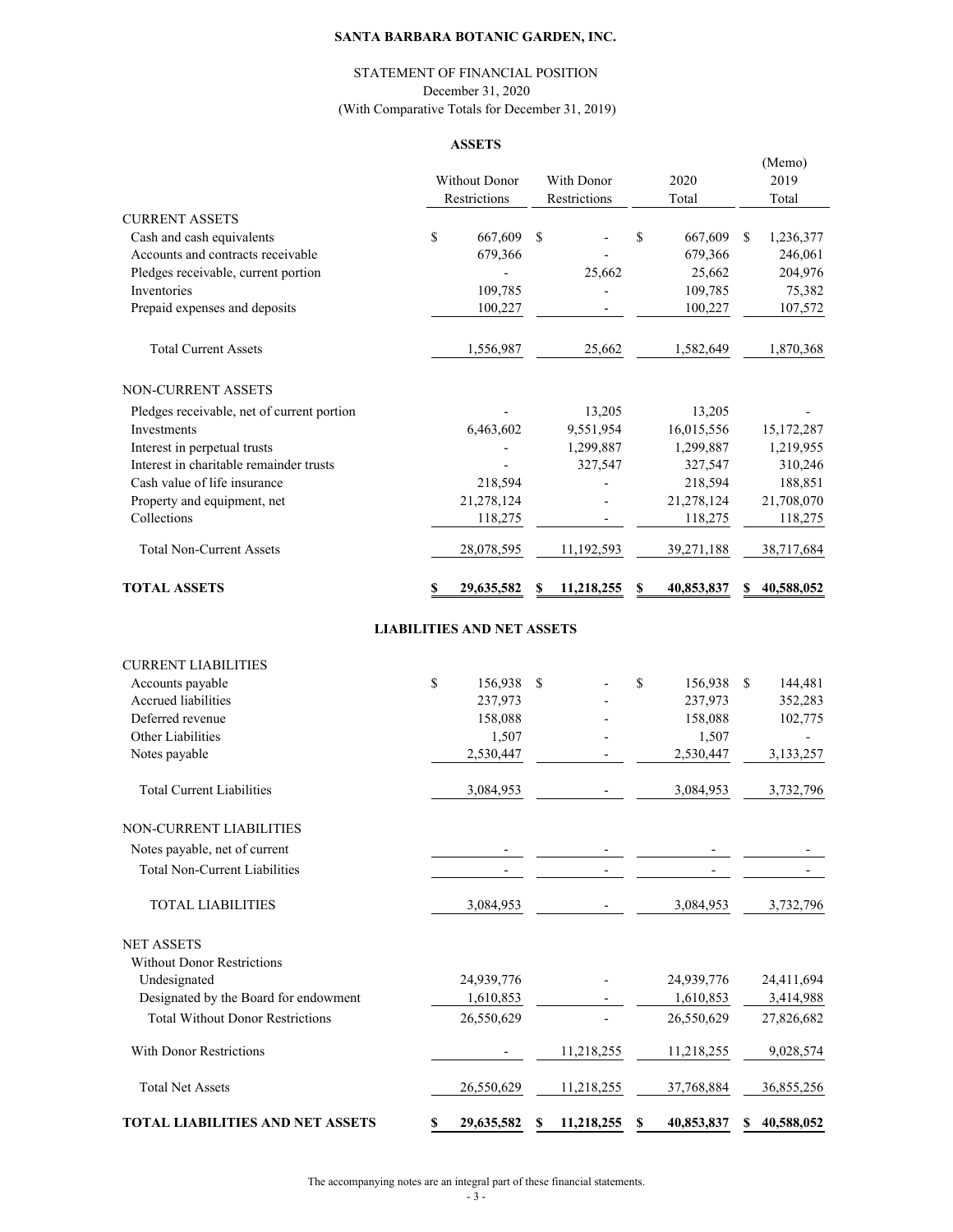#### (With Comparative Totals for the Year Ended December 31, 2019) For the Year Ended December 31, 2020 STATEMENT OF ACTIVITIES AND CHANGES IN NET ASSETS

|                                                           |                      |                           |                            | (Memo)                     |
|-----------------------------------------------------------|----------------------|---------------------------|----------------------------|----------------------------|
|                                                           | <b>Without Donor</b> | With Donor                | 2020                       | 2019                       |
|                                                           | Restrictions         | Restrictions              | Total                      | Total                      |
| REVENUE, GAINS AND OTHER SUPPORT                          |                      |                           |                            |                            |
| Contributions and grants                                  | \$<br>550,856        | <sup>S</sup><br>1,282,215 | 1,833,071<br><sup>\$</sup> | 1,540,187<br><sup>\$</sup> |
| Membership contributions                                  | 372,692              |                           | 372,692                    | 311,869                    |
| Admission fees                                            | 523,155              |                           | 523,155                    | 700,267                    |
| Contracts                                                 | 814,758              |                           | 814,758                    | 618,910                    |
| Garden shop sales, net of costs                           | 97,878               |                           | 97,878                     | 216,405                    |
| Investment income                                         | 540,681              | 819,359                   | 1,360,040                  | 2,415,188                  |
| Public programs                                           | 12,374               |                           | 12,374                     | 106,597                    |
| Change in value of trusts                                 |                      | 126,975                   | 126,975                    | 136,239                    |
| Other income (includes PPP loan forgiveness \$566,400)    | 660,226              |                           | 660,226                    | 124,589                    |
| Special events (net of expenses of \$17,612 and \$36,671) | 40,789               |                           | 40,789                     | 31,379                     |
| Net assets released from restrictions                     | 38,868               | (38, 868)                 |                            |                            |
| Total Revenue, Gains and Other Support                    | 3,652,277            | 2,189,681                 | 5,841,958                  | 6,201,630                  |
| <b>EXPENSES</b>                                           |                      |                           |                            |                            |
| Program Expenses                                          |                      |                           |                            |                            |
| Education                                                 | 369,745              |                           | 369,745                    | 389,056                    |
| Living collections                                        | 1,379,078            |                           | 1,379,078                  | 1,469,092                  |
| Conservation and research                                 | 1,678,275            |                           | 1,678,275                  | 1,515,645                  |
| Garden shop                                               | 62,216               |                           | 62,216                     | 131,262                    |
| <b>Total Program Expenses</b>                             | 3,489,314            |                           | 3,489,314                  | 3,505,055                  |
| <b>Supporting Services</b>                                |                      |                           |                            |                            |
| Management and general                                    | 980,788              |                           | 980,788                    | 1,107,692                  |
| Fundraising                                               | 458,228              |                           | 458,228                    | 460,045                    |
| <b>Total Expenses</b>                                     | 4,928,330            |                           | 4,928,330                  | 5,072,792                  |
| <b>CHANGE IN NET ASSETS</b>                               | (1,276,053)          | 2,189,681                 | 913,628                    | 1,128,838                  |
| NET ASSETS, BEGINNING OF YEAR - RESTATED                  | 27,826,682           | 9,028,574                 | 36,855,256                 | 35,726,418                 |
| <b>NET ASSETS, END OF YEAR</b>                            | 26,550,629<br>\$     | 11,218,255<br>S           | 37,768,884<br>S            | 36,855,256<br>\$           |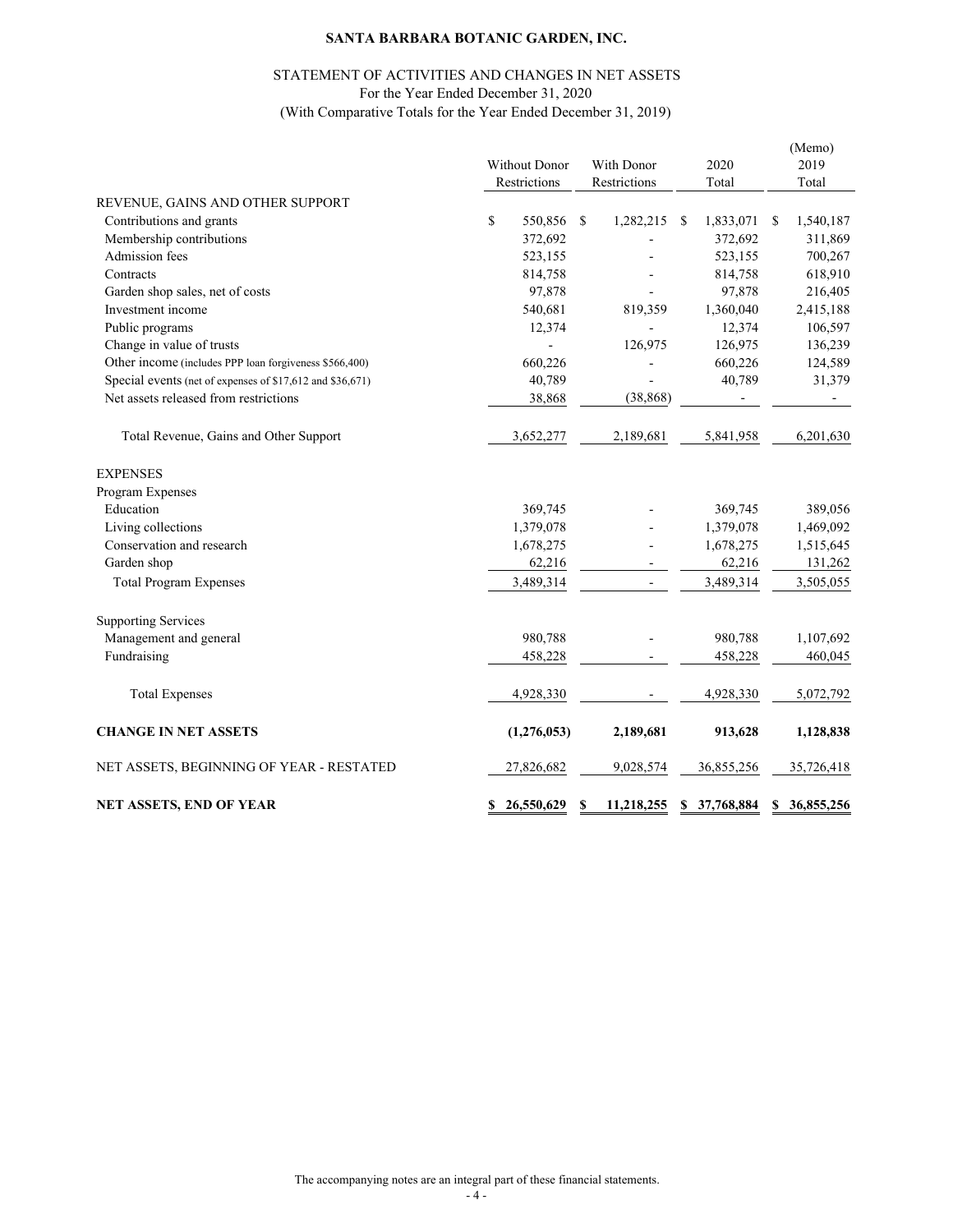#### STATEMENT OF FUNCTIONAL EXPENSES

For the Year Ended December 31, 2020

(With Comparative Totals for the Year Ended December 31, 2019)

|                             | Program Services |           |               |                       |    | <b>Support Services</b>      |    |                          |    |                  |   |                              |               |             |    |               |     |                         |
|-----------------------------|------------------|-----------|---------------|-----------------------|----|------------------------------|----|--------------------------|----|------------------|---|------------------------------|---------------|-------------|----|---------------|-----|-------------------------|
| <b>EXPENSES</b>             |                  | Education |               | Living<br>Collections |    | Conservation<br>and Research |    | Garden<br>Shop           |    | Total<br>Program |   | Management<br>and<br>General |               | Fundraising |    | 2020<br>Total |     | (Memo)<br>2019<br>Total |
| Salaries and wages          | S                | 205,988   | <sup>\$</sup> | 748,835               | -S | 708,323 \$                   |    | 37,245                   | -S | 1,700,391        | S | 369,498                      | <sup>\$</sup> | 251,413     | \$ | 2,321,302     | \$. | 2,277,132               |
| Payroll taxes and benefits  |                  | 55,184    |               | 200,610               |    | 189,757                      |    | 9,976                    |    | 455,527          |   | 98,986                       |               | 67,353      |    | 621,866       |     | 653,043                 |
| Total salaries and benefits |                  | 261,172   |               | 949,445               |    | 898,080                      |    | 47,221                   |    | 2,155,918        |   | 468,484                      |               | 318,766     |    | 2,943,168     |     | 2,930,175               |
| Advertising and promotion   |                  | 154       |               | 999                   |    | 2,584                        |    | 512                      |    | 4,249            |   | 8,868                        |               | 3,189       |    | 16,306        |     | 32,226                  |
| Bank fees                   |                  | 360       |               | 7,981                 |    |                              |    | 343                      |    | 8,684            |   | 1,165                        |               | 23,159      |    | 33,008        |     | 52,544                  |
| Classes, tours, events      |                  |           |               |                       |    |                              |    |                          |    |                  |   |                              |               |             |    |               |     | 30,125                  |
| Contracted services         |                  | 20,513    |               | 26,138                |    | 192,923                      |    | $\overline{\phantom{a}}$ |    | 239,574          |   | 249,892                      |               | 50,799      |    | 540,265       |     | 537,254                 |
| Equipment and supplies      |                  | 16,359    |               | 76,576                |    | 41,209                       |    | 4,015                    |    | 138,159          |   | 59,142                       |               | 11,977      |    | 209,278       |     | 184,412                 |
| Facilities and maintenance  |                  | 4,815     |               | 174,374               |    | 2,024                        |    | 125                      |    | 181,338          |   | 46,434                       |               | 1,067       |    | 228,839       |     | 201,003                 |
| Insurance                   |                  | 22,134    |               | 80,465                |    | 76,111                       |    | 4,002                    |    | 182,712          |   | 12,781                       |               | 4,811       |    | 200,304       |     | 212,830                 |
| Mortgage interest           |                  |           |               |                       |    |                              |    |                          |    |                  |   | 33,452                       |               |             |    | 33,452        |     | 147,464                 |
| Professional memberships    |                  | 160       |               |                       |    | 3,099                        |    |                          |    | 3,259            |   | 6,174                        |               | 1,867       |    | 11,300        |     | 13,799                  |
| Publications                |                  |           |               | 9,117                 |    |                              |    | 450                      |    | 9,567            |   | 11,807                       |               | 25,297      |    | 46,671        |     | 40,189                  |
| Travel and meetings         |                  | 1,833     |               | 1,603                 |    | 25,163                       |    | 1,690                    |    | 30,289           |   | 4,174                        |               | 2,724       |    | 37,187        |     | 54,868                  |
| Depreciation                |                  | 42,245    |               | 52,380                |    | 437,082                      |    | 3,858                    |    | 535,565          |   | 78,415                       |               | 14,572      |    | 628,552       |     | 635,903                 |
| <b>2020 TOTAL EXPENSES</b>  | S                | 369,745   | S             | 1,379,078             | S  | 1,678,275                    | S  | 62,216                   | S. | 3,489,314        |   | 980,788                      |               | 458,228     | S  | 4,928,330     |     |                         |
| 2019 TOTAL EXPENSES (MEMO)  | \$               | 389,056   | S             | 1,469,092             | S  | 1,515,645                    | -S | 131,262                  | S. | 3,505,055        | S | 1,107,692                    | S.            | 460,045     |    |               | \$  | 5,072,792               |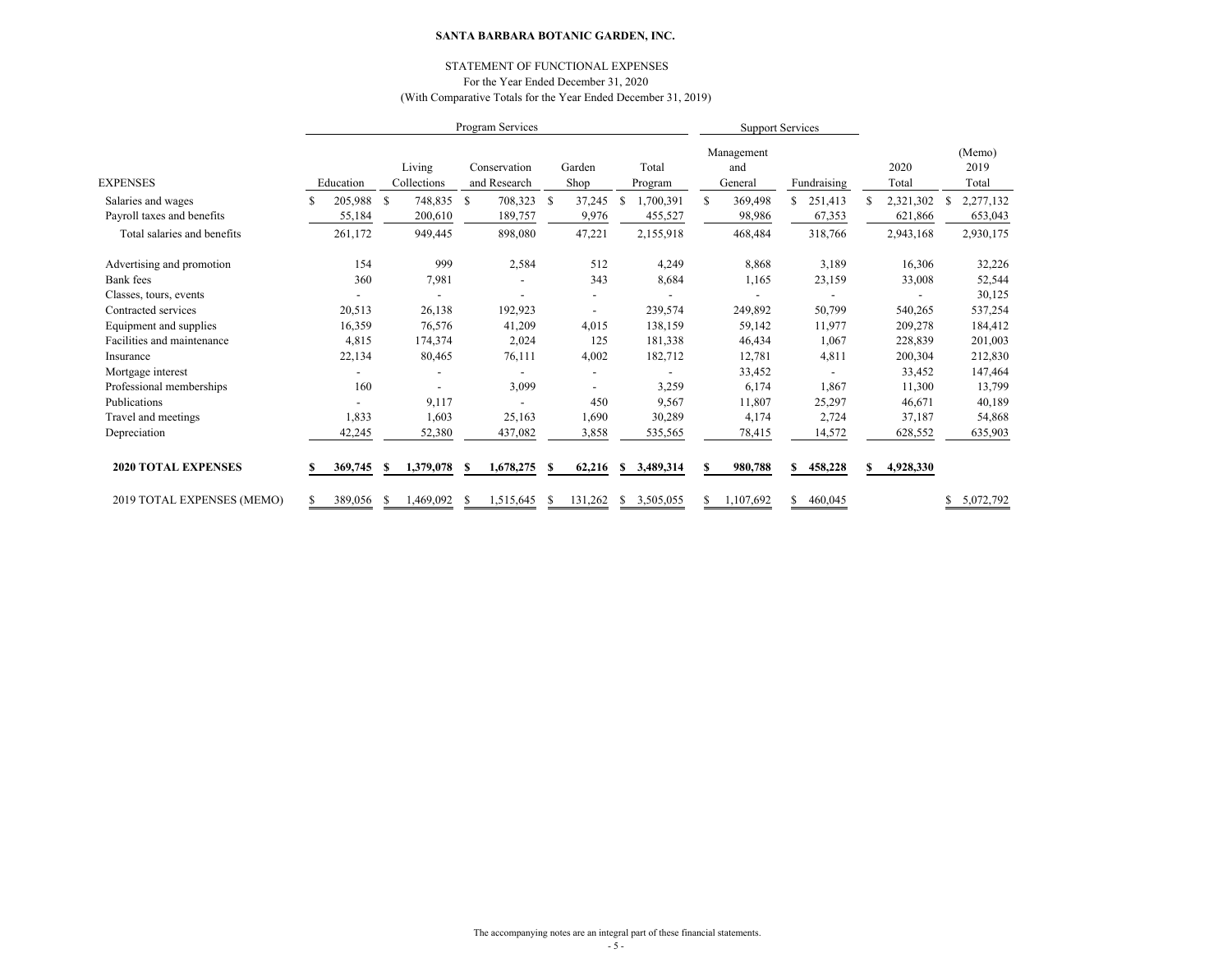# STATEMENT OF CASH FLOWS

#### For the Year Ended December 31, 2020

#### (With Comparative Totals for the Year Ended December 31, 2019)

|                                                      |    |             |              | (Memo)      |
|------------------------------------------------------|----|-------------|--------------|-------------|
|                                                      |    | 2020        |              | 2019        |
| CASH FLOWS FROM OPERATING ACTIVITIES                 |    |             |              |             |
| Change in net assets                                 | \$ | 913,628     | $\mathbb{S}$ | 1,128,838   |
| Adjustments to reconcile change in net assets        |    |             |              |             |
| to net cash provided (used) by operating activities: |    |             |              |             |
| Depreciation                                         |    | 628,552     |              | 635,904     |
| Realized and unrealized gain on value of securities  |    | (1,154,684) |              | (2,087,363) |
| (Increase) decrease in:                              |    |             |              |             |
| Accounts receivable                                  |    | (433,305)   |              | (114, 173)  |
| Pledges receivable                                   |    | 166,109     |              | (82,983)    |
| Inventories                                          |    | (34, 402)   |              | 6,082       |
| Prepaid expenses and deposits                        |    | 7,346       |              | 8,562       |
| Other assets                                         |    | (126, 975)  |              | (136,240)   |
| Increase (decrease) in:                              |    |             |              |             |
| Accounts payable                                     |    | 12,457      |              | 84,124      |
| <b>Accrued liabilities</b>                           |    | (114,310)   |              | (155,089)   |
| Deferred revenue                                     |    | 55,313      |              | 31,315      |
| NET CASH USED BY OPERATING ACTIVITIES                |    | (80,271)    |              | (681, 023)  |
| CASH FLOWS FROM INVESTING ACTIVITIES                 |    |             |              |             |
| Purchase of property and equipment                   |    | (136,064)   |              | (351,260)   |
| Proceeds from disposition of property and equipment  |    | 15,000      |              | 1,085,823   |
| Purchase of securities                               |    | (5,425,157) |              | (2,145,511) |
| Proceeds from sale of securities                     |    | 5,660,534   |              | 2,598,369   |
| NET CASH PROVIDED BY INVESTING ACTIVITIES            |    | 114,313     |              | 1,187,421   |
| CASH FLOWS FROM FINANCING ACTIVITIES                 |    |             |              |             |
| Proceeds from long-term debt                         |    | 2,530,447   |              |             |
| Payments on long-term debt                           |    | (2,528,257) |              | (10,261)    |
| Net proceeds from short-term debt                    |    | (605,000)   |              | 605,000     |
| NET CASH PROVIDED (USED) BY FINANCING ACTIVITIES     |    | (602, 810)  |              | 594,739     |
| NET INCREASE (DECREASE) IN CASH AND CASH EQUIVALENTS |    | (568, 768)  |              | 1,101,137   |
| CASH AND CASH EQUIVALENTS - BEGINNING OF YEAR        |    | 1,236,377   |              | 135,240     |
| CASH AND CASH EQUIVALENTS - END OF YEAR              | \$ | 667,609     | S.           | 1,236,377   |

The accompanying notes are an integral part of these financial statements.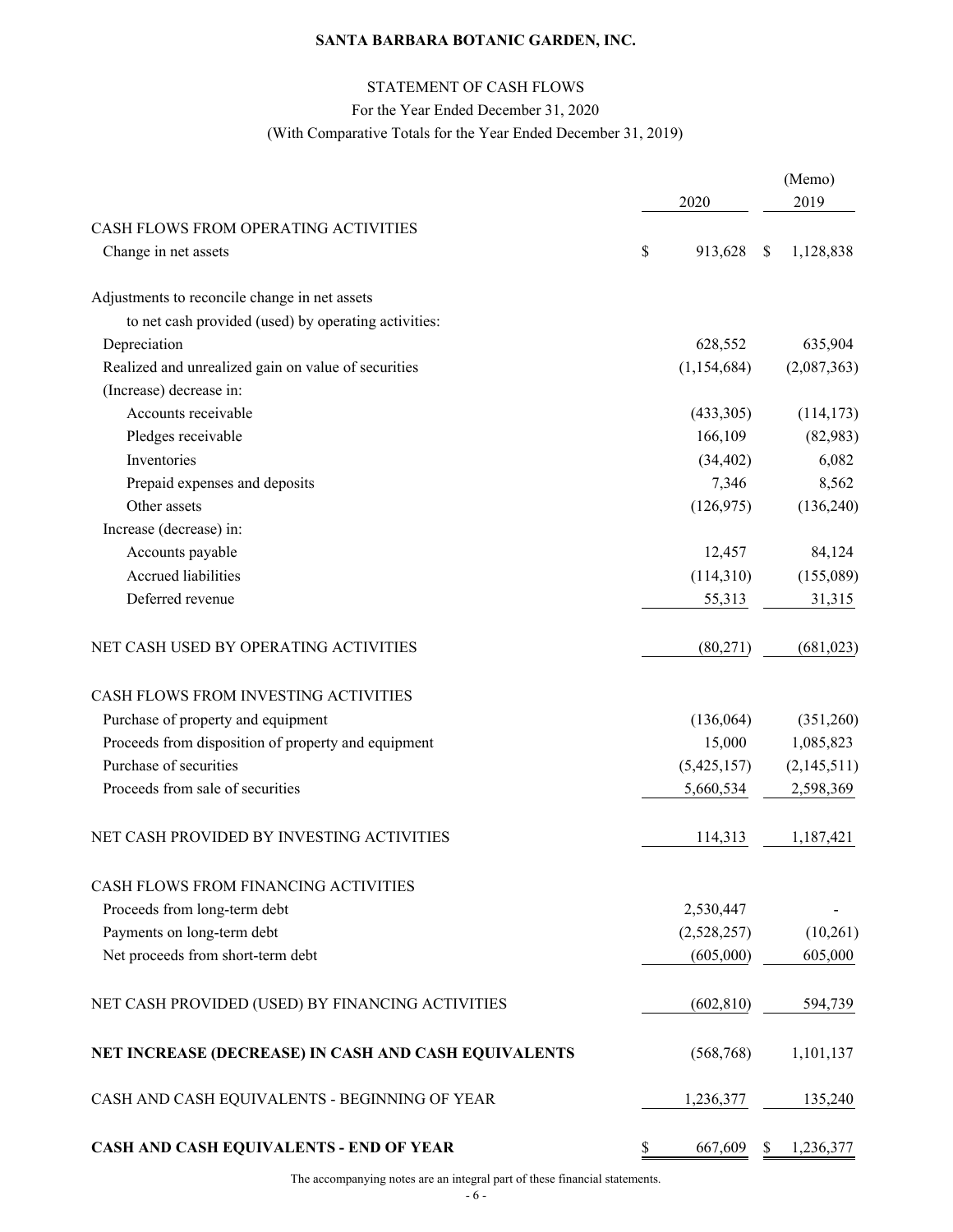# NOTES TO FINANCIAL STATEMENTS

# Note 1 – PRINCIPAL ACTIVITY AND SIGNIFICANT ACCOUNTING POLICIES

### Business Activity

The Santa Barbara Botanic Garden, Inc. (the Garden) is a non-profit organization incorporated in 1939 under the laws of the State of California. The Garden fosters the conservation of California native plants through our gardens, research, and education, and serves as a role model for sustainable practice.

#### Programs

The Garden has the following program activities:

Education: The Educational Program supports the Garden's conservation mission by inspiring active stewardship of native plants and the environments that depend on them. We work to develop an environmentally literate and engaged public through on-site classes, lectures, travel, and docent-led public and school tours. The Garden itself serves as a large and inspiring classroom with diverse collections of native plants that attract a great variety of wildlife. Garden school tours increase the eco-literacy of children in ways that are interactive and relevant to their daily lives and interests. These popular tours are designed to align with the California Common Core State Standards, California Environmental Education Initiative, and Next Generation Science Standards. The Garden's Citizen Science Club and California Naturalists training program offer specialized education for volunteers, nature enthusiasts, and professionals.

Living Collections: The Horticulture Program designs, installs, and maintains the Garden's 78 acres of living native plant collections and historic landmarks. The Garden has several distinctive sections that highlight the breadth of species across California's diverse landscape. The newest garden displays offer updated inspiration for conserving water and using natives in home gardens; introduce deciduous natives in a shaded, canyon setting; showcase plants of the Channel Islands with a breadth-taking view of the islands themselves; engage children with a maze made of native Coyote Bush; and introduce visitors to California's rarest and most threatened species. The Horticulture team also manages two native plant nurseries, one open to the public for plant purchases and the other for propagation.

Conservation and Research: The Conservation and Research Program tackles today's complex conservation challenges at all levels: from genes, to individuals, populations, communities, and ecosystems. Garden scientists work collaboratively to identify and implement strategies for protecting and restoring California's diverse botanic ecosystems. The Conservation and Research team works to safeguard endangered plant species, produce essential regional plant inventories and research, and secure collections of seeds as well as living plants for study and potential recovery in the event of disaster. They examine the beneficial role native plants play in supporting pollination and pest control for healthier and more productive food crops and wildlands. The team also manages a seed bank and an herbarium. By using cryogenics, they maintain a comprehensive collection of genetic material from California's most imperiled plants.

Garden Shop: The Garden Shop supports garden education, community programs, exhibits and displays by selling books, maps, garden publications, educational tools and related products, thereby generating appreciation and knowledge of the plant and natural sciences.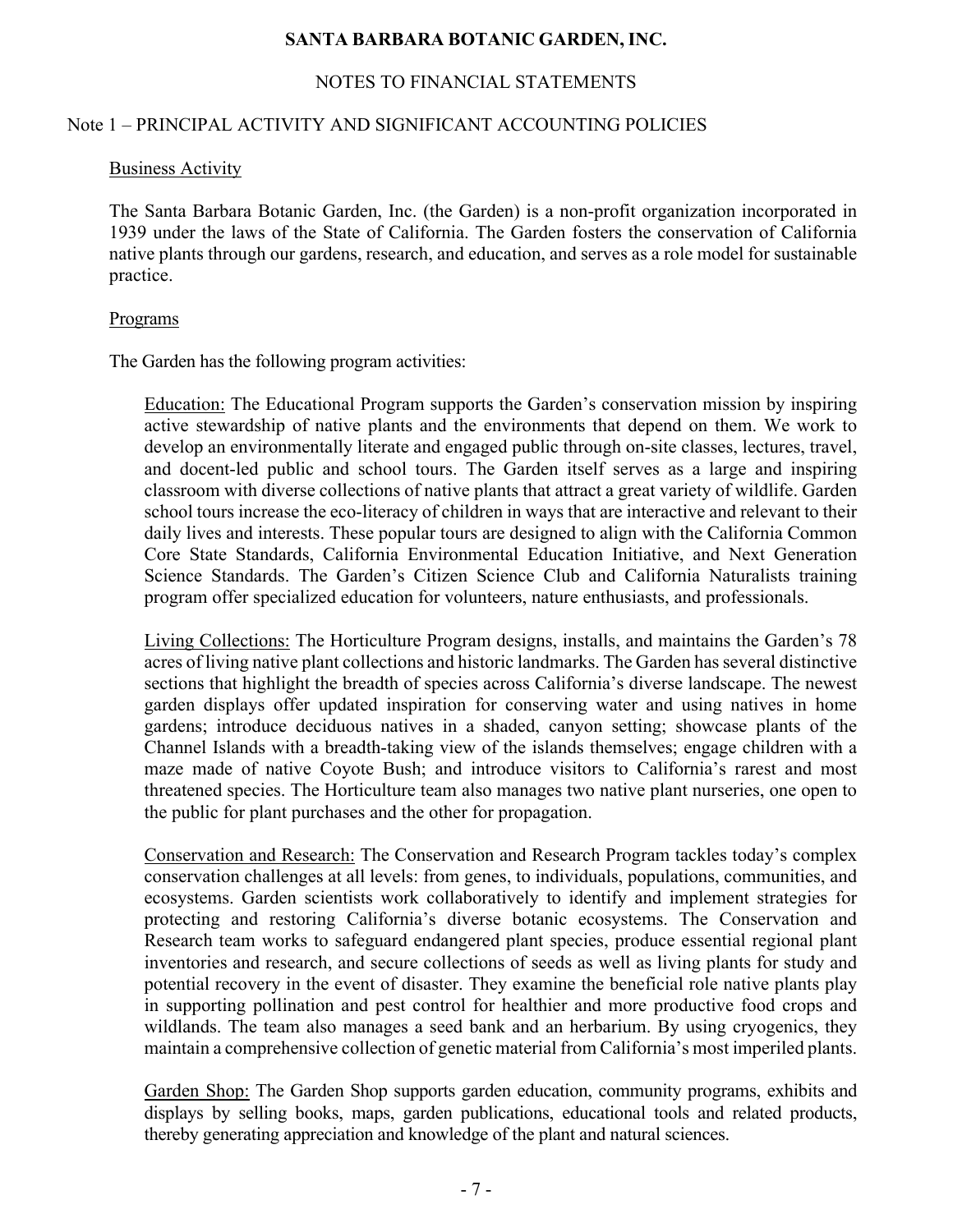# NOTES TO FINANCIAL STATEMENTS

# Note 1 – PRINCIPAL ACTIVITY AND SIGNIFICANT ACCOUNTING POLICIES (continued)

#### Basis of Accounting

The financial statements of the Garden have been prepared on the accrual basis of accounting following accounting principles generally accepted in the United States of America (GAAP). The significant accounting policies are described below to enhance the usefulness of the financial statements to the reader.

#### Description of Net Assets

The Garden reports information regarding its financial position and activities in two classes of net assets - with donor restrictions and without donor restrictions - based on the existence or absence of donor-imposed restrictions.

### *Without Donor Restrictions*

Net assets without donor restrictions represent net assets that are not subject to donorimposed time or use restrictions. Net assets without donor restrictions include board designated funds.

### *With Donor Restrictions*

Net assets with donor restrictions represent net assets that are subject to donor-imposed time or use restrictions. Net assets with donor restrictions generally include contributions and bequests receivable and planned gifts. When a restriction expires, net assets with donor restrictions are reclassified to net assets without donor restrictions and reported in the Statement of Activities as "Net assets released from restrictions".

### Use of Estimates

The preparation of financial statements in conformity with generally accepted accounting principles in the United States of America requires management to make estimates and assumptions that affect the reported amounts of assets and liabilities and disclosure of contingent assets and liabilities as of the date of the financial statements and the reported amounts of revenues and expenses during the report period. Actual results could differ from those estimates.

#### Cash and Cash Equivalents

The Garden considers all cash and highly liquid financial instruments with original maturities of three months or less, which are neither held for nor restricted by donors for long-term purposes, to be cash and cash equivalents. Cash and highly liquid financial instruments restricted to building projects, endowments that are perpetual in nature, or other long-term purposes are excluded from this definition.

### Receivables and Credit Policies

Accounts receivable consist primarily of noninterest-bearing amounts due for research activities. The Garden determines the allowance for uncollectable accounts receivable based on historical experience, an assessment of economic conditions, and a review of subsequent collections. Accounts receivable are written off when deemed uncollectable. At December 31, 2020, all accounts receivables were considered fully collectible and thus no allowance for uncollectable accounts receivable are reported.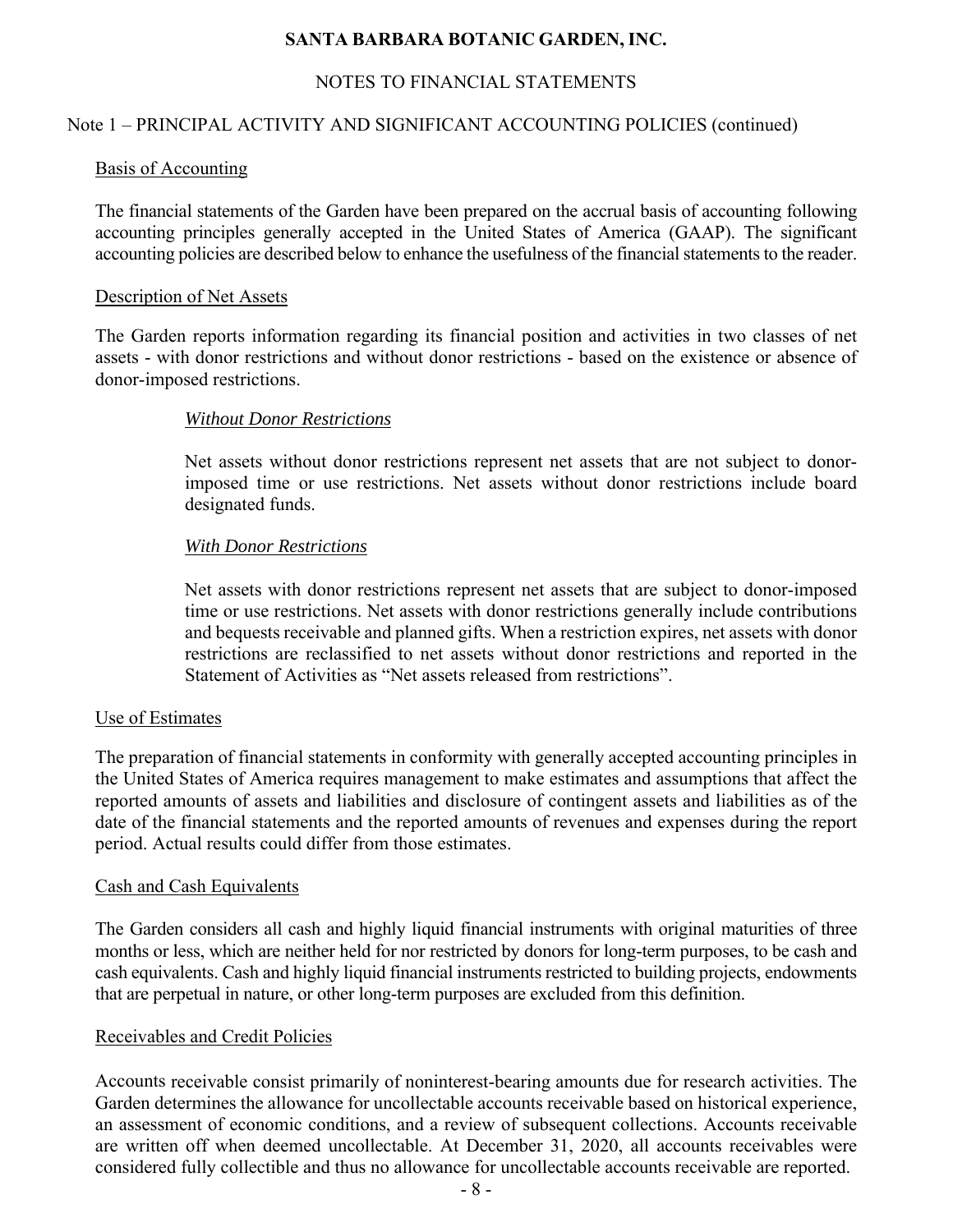# NOTES TO FINANCIAL STATEMENTS

# Note 1 – PRINCIPAL ACTIVITY AND SIGNIFICANT ACCOUNTING POLICIES (continued)

### Pledges Receivable

The Garden records unconditional promises to give that are expected to be collected within one year at net realizable value. Unconditional promises to give expected to be collected in future years are initially recorded at fair value using present value techniques incorporating risk-adjusted discount rates designed to reflect the assumptions market participants would use in pricing the asset. In subsequent years, amortization of the discounts is included in contribution revenue in the statements of activities. The Garden determines the allowance for uncollectable promises to give based on historical experience, an assessment of economic conditions, and a review of subsequent collections. Promises to give are written off when deemed uncollectable. At December 31, 2020, all pledges receivable are expected to be paid in 2021 and are considered fully collectible.

# **Inventory**

Inventory consists of gift shop items as well as nursery items held for sale. Inventory is valued at the lower of cost or market, using the average cost method.

#### Investments and Investment Income

The Garden records investment purchases at cost, or if donated, at fair value on the date of donation. Thereafter, investments are reported at their fair values in the statements of financial position. Net investment return/(loss) is reported in the statements of activities and consists of interest and dividend income, realized and unrealized capital gains and losses, less external and direct internal investment expenses.

### Property, Equipment and Depreciation

The Garden records property and equipment additions over \$3,000 at cost, or if donated, at fair value on the date of donation. Depreciation and amortization are computed using the straight-line method over the estimated useful lives of the assets ranging from 3 to 30 years, or in the case of capitalized leased assets or leasehold improvements, the lesser of the useful life of the asset or the lease term. When assets are sold or otherwise disposed of, the cost and related depreciation or amortization are removed from the accounts, and any resulting gain or loss is included in the statements of activities. Costs of maintenance and repairs that do not improve or extend the useful lives of the respective assets are expensed currently.

The Garden reviews the carrying values of property and equipment for impairment whenever events or circumstances indicate that the carrying value of an asset may not be recoverable from the estimated future cash flows expected to result from its use and eventual disposition. When considered impaired, an impairment loss is recognized to the extent carrying value exceeds the fair value of the asset. The Garden have determined that no long-lived assets were impaired at December 31, 2020.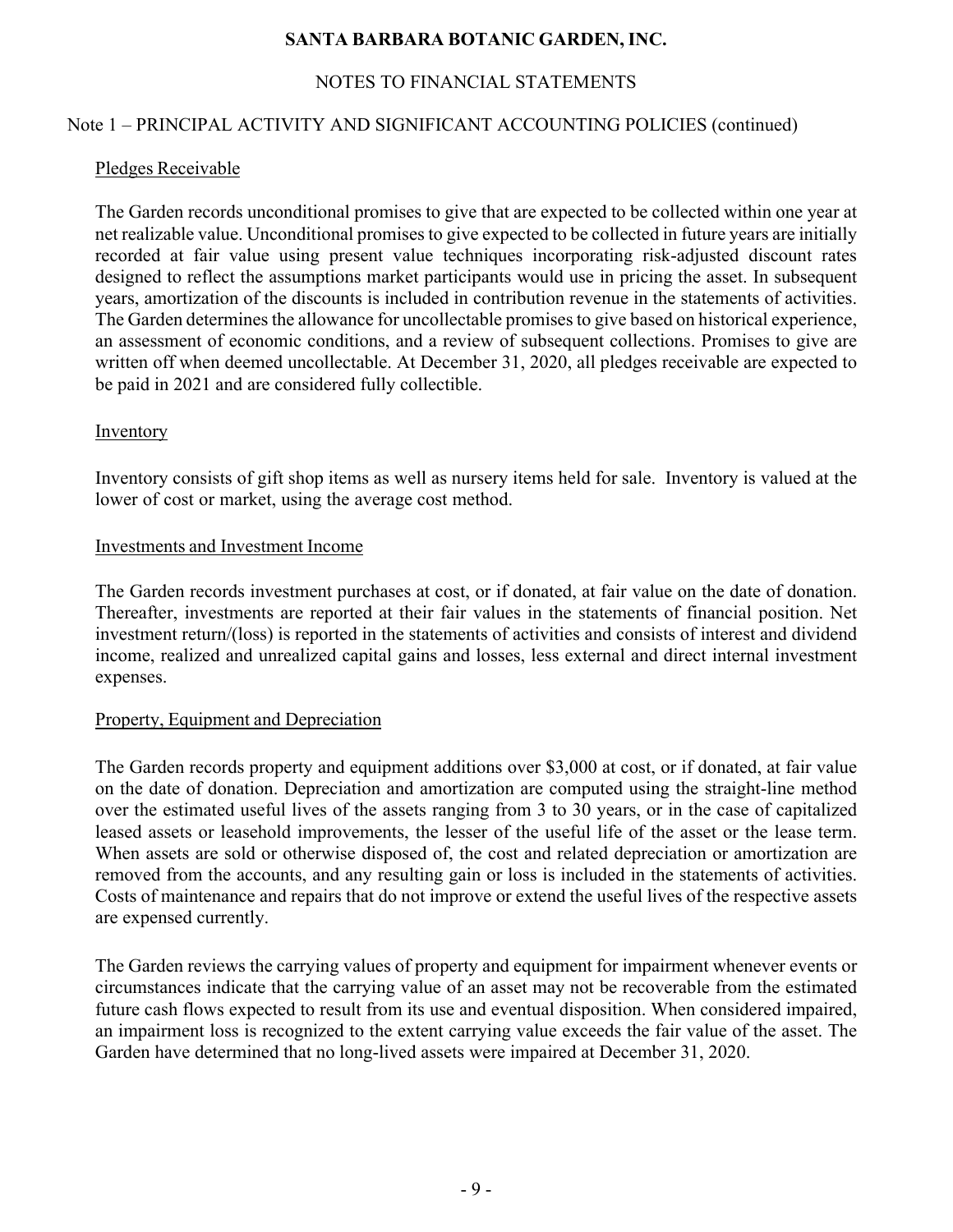# NOTES TO FINANCIAL STATEMENTS

# Note 1 – PRINCIPAL ACTIVITY AND SIGNIFICANT ACCOUNTING POLICIES (continued)

# Beneficial Interests in Perpetual Trusts

The Garden has been named as an irrevocable beneficiary of perpetual trusts held and administered by independent trustees. Perpetual trusts provide for the distribution of the net income of the trusts to us; however, the Garden will never receive the assets of the trusts. At the date the Garden receives notice of a beneficial interest, a contribution with donor restrictions of a perpetual nature is recorded in the statements of activities, and a beneficial interest in perpetual trust is recorded in the statements of financial position at the fair value of the underlying trust assets. Thereafter, beneficial interests in the trusts are reported at the fair value of the trusts' assets in the statements of financial position, with trust distributions and changes in fair value recognized in the statements of activities.

### Beneficial Interests in Charitable Trusts Held by Others

The Garden has been named as an irrevocable beneficiary of several charitable trusts held and administered by independent trustees. These trusts were created independently by donors and are administered by outside agents designated by the donors. Therefore, the Garden has neither possession nor control over the assets of the trusts. At the date the Garden receives notice of a beneficial interest, a contribution with donor restrictions is recorded in the statements of activities, and a beneficial interest in charitable trusts held by others is recorded in the statements of financial position at fair value using present value techniques and risk-adjusted discount rates designed to reflect the assumptions market participants would use in pricing the expected distributions to be received under the agreement. Thereafter, beneficial interests in the trusts are reported at fair value in the statements of financial position, with changes in fair value recognized in the statements of activities.

Upon receipt of trust distributions or expenditures, or both, in satisfaction of the donor-restricted purpose, if any, net assets with donor-imposed time or purpose restrictions are released to net assets without donor restrictions. Trust distributions with donor-imposed restrictions that are perpetual in nature are transferred to the endowment, in which case, net assets with donor-restrictions are not released.

### Collections

The Garden has elected not to capitalize donated botanical collections nor does the Garden recognize these contributions as revenues or gains. GAAP provides that such donations need not be recognized if: 1) they are added to collections that are held for public exhibition, education, or research in furtherance of public service rather than financial gain; 2) are protected, kept unencumbered, cared for and preserved; and 3) are subject to a policy that requires the proceeds from the sales of collection items to be used to acquire other items for collections.

### Revenue and Revenue Recognition

Revenue is recognized when earned. Program service fees and payments under cost-reimbursable contracts received in advance are deferred to the applicable period in which the related services are performed or expenditures are incurred, respectively. Contributions are recognized when cash, securities or other assets, an unconditional promise to give, or notification of a beneficial interest is received. Conditional promises to give are not recognized until the conditions on which they depend have been substantially met.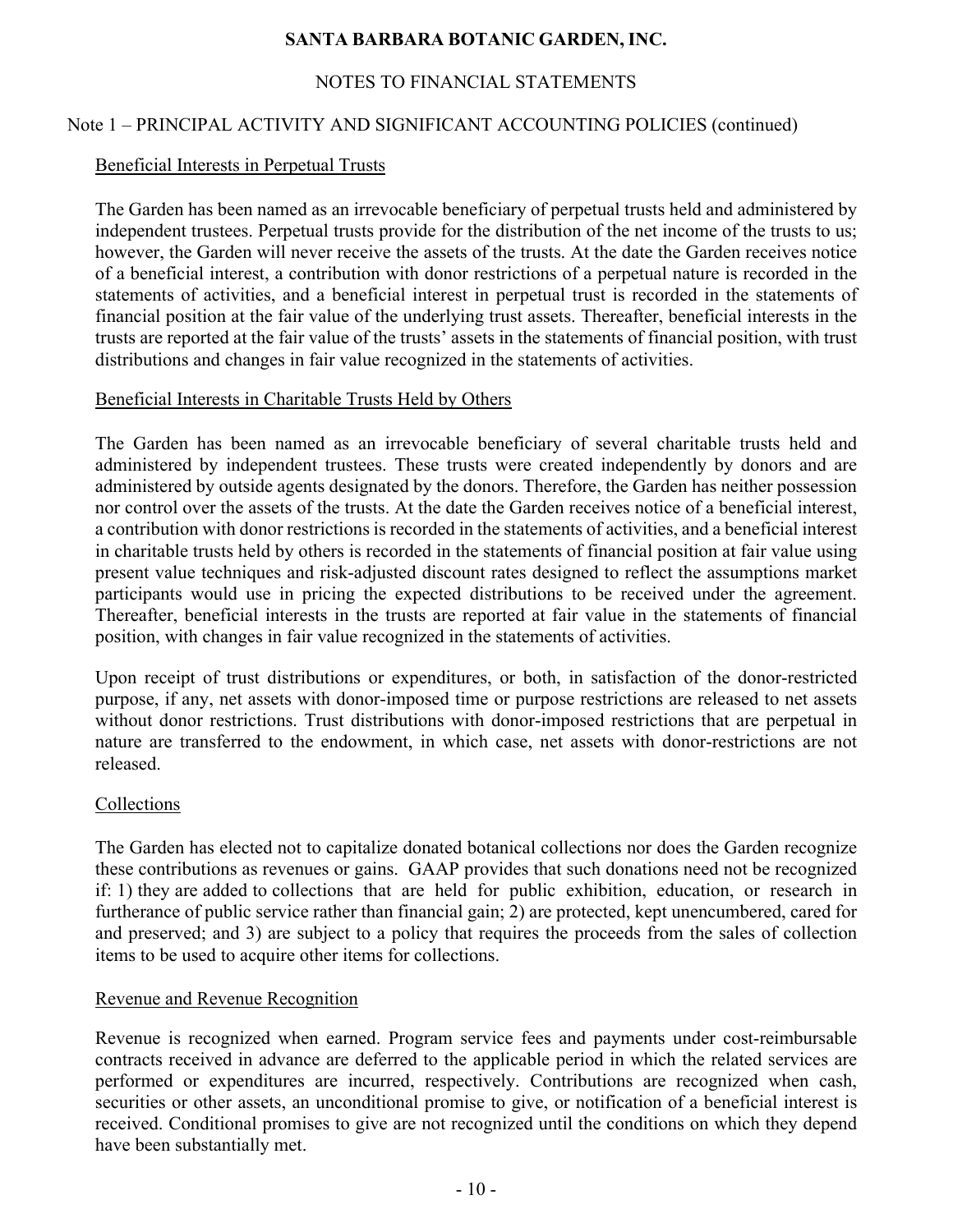# NOTES TO FINANCIAL STATEMENTS

# Note 1 – PRINCIPAL ACTIVITY AND SIGNIFICANT ACCOUNTING POLICIES (continued)

#### Donated Services and In-Kind Contributions

Volunteers contribute significant amounts of time to our program services, administration, and fundraising and development activities; however, the financial statements do not reflect the value of these contributed services because they do not meet recognition criteria prescribed by GAAP. Contributed goods are recorded at fair value at the date of donation. The Garden records donated professional services at the respective fair values of the services received. No significant contributions of such goods or services were received during the years ended December 31, 2020.

### Income Taxes

The Garden is a nonprofit corporation exempt from Federal income taxes under IRC 501 (c) (3) and State income taxes under Revenue and Taxation Code Section 23701 (d), therefore no amounts for income taxes are reflected in the accompanying financial statements. The Organization is not a private foundation for income tax purposes. The Garden is not aware of any transactions that would affect its tax-exempt status.

The Garden evaluates uncertain tax positions, whereby the effect of the uncertainty would be recorded if the outcome was considered probable and reasonably estimable. As of December 31, 2020, the Garden had no uncertain tax positions requiring accrual.

The Garden files tax returns in California and U.S. federal jurisdictions. The Garden is no longer subject to U.S. federal, state and local tax examinations by tax authorities for years before 2017 and 2016, respectively.

### Functional Expenses

The costs of program and supporting services activities have been summarized on a functional basis in the statements of activities. The statements of functional expenses present the natural classification detail of expenses by function. Accordingly, certain costs have been allocated among the programs and supporting services benefited.

### Financial Instruments and Credit Risk

The Garden manages deposit concentration risk by placing cash, money market accounts, and certificates of deposit with financial institutions believed by us to be creditworthy. At times, amounts on deposit may exceed insured limits or include uninsured investments in money market mutual funds. To date, the Garden has not experienced losses in any of these accounts. Credit risk associated with accounts receivable and promises to give is considered to be limited due to high historical collection rates and because substantial portions of the outstanding amounts are due from donors, governmental agencies, and foundations supportive of the Garden's mission. Investments are made by diversified investment managers whose performance is monitored by the Garden and the investment committee of the Board of Directors. Although the fair values of investments are subject to fluctuation on a year-toyear basis, management and the investment committee believe that the investment policies and guidelines are prudent for the long-term welfare of the organizations.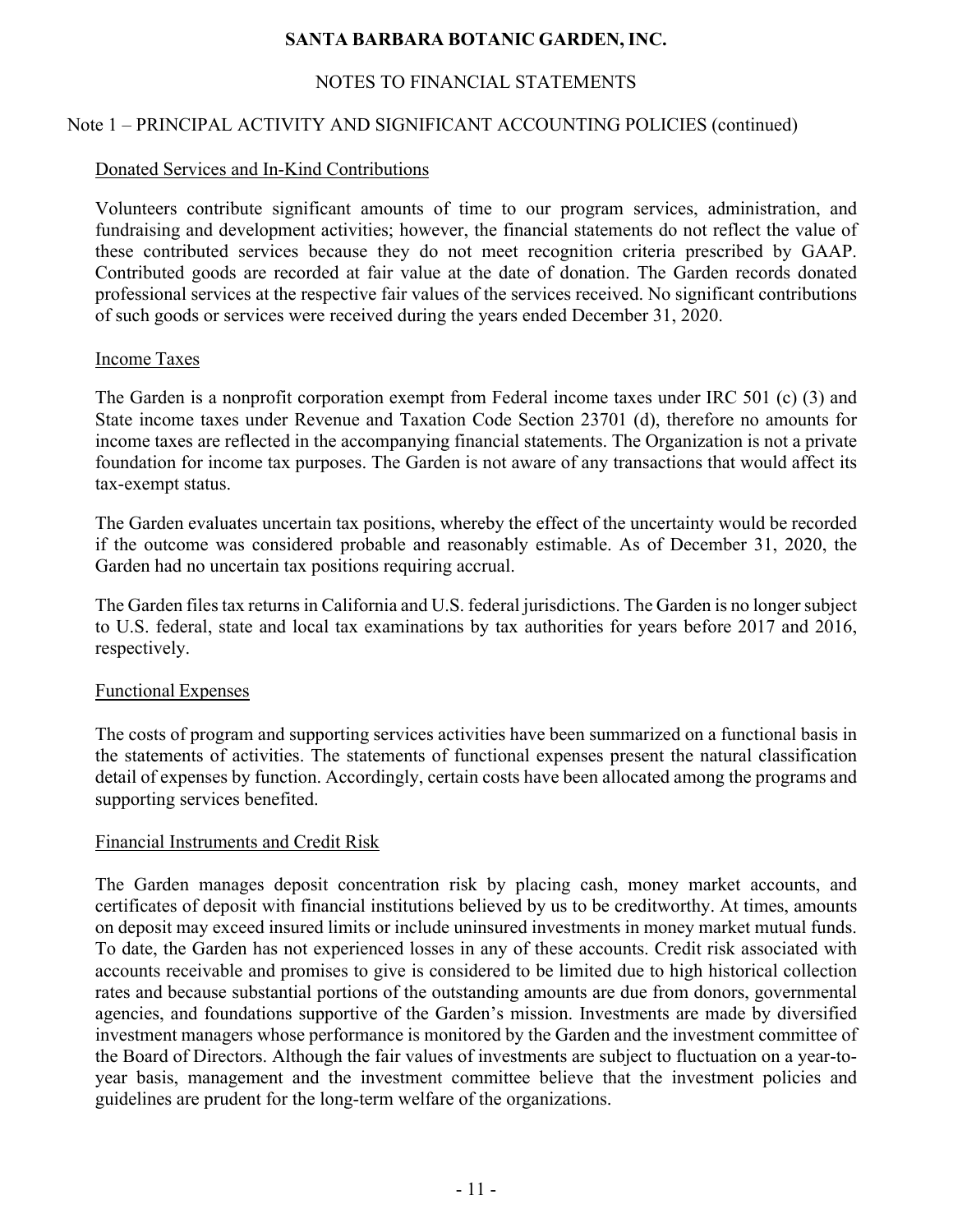# NOTES TO FINANCIAL STATEMENTS

# Note 1 – PRINCIPAL ACTIVITY AND SIGNIFICANT ACCOUNTING POLICIES (continued)

#### Subsequent Events

The Garden has evaluated subsequent events through July 1, 2021, the date which the financial statements were available to be issued.

#### Comparative Information

The financial statements include certain prior year summarized comparative information in total but not by net asset class in the Statement of Activities or by function in the Statement of Functional Expenses. Such information does not include sufficient detail to constitute a presentation in conformity with GAAP. Accordingly, such information should be read in conjunction with the Garden's financial statements for the year ended December 31, 2019, from which the summarized information was derived.

#### **Reclassification**

Certain reclassifications have been made to the December 31, 2019, financial statements to conform to the presentation used in the December 31, 2020, financial statements.

### Note 2 – INVENTORY

Inventory consists of the following amounts at December 31, 2020:

| Garden Shop supplies   | \$70,700  |
|------------------------|-----------|
| Nursery supplies       | 39,085    |
| <b>Total Inventory</b> | \$109,785 |

### Note 3 – INVESTMENTS

Investments are presented in the financial statements at fair market value, which is derived from quoted market prices at year end. At December 31, 2020, investments consist of the following:

|                          |           | Market     |           |
|--------------------------|-----------|------------|-----------|
|                          | Cost      | Value      | Gain      |
| Cash                     | 448,898   | 448,898    |           |
| Fixed income             | 5,114,573 | 5,357,269  | 242,696   |
| Equities                 | 7,393,338 | 10,065,369 | 2,672,031 |
| Alternatives and other   | 131,397   | 144,020    | 12,623    |
| <b>Total Investments</b> |           | 6.015.556  |           |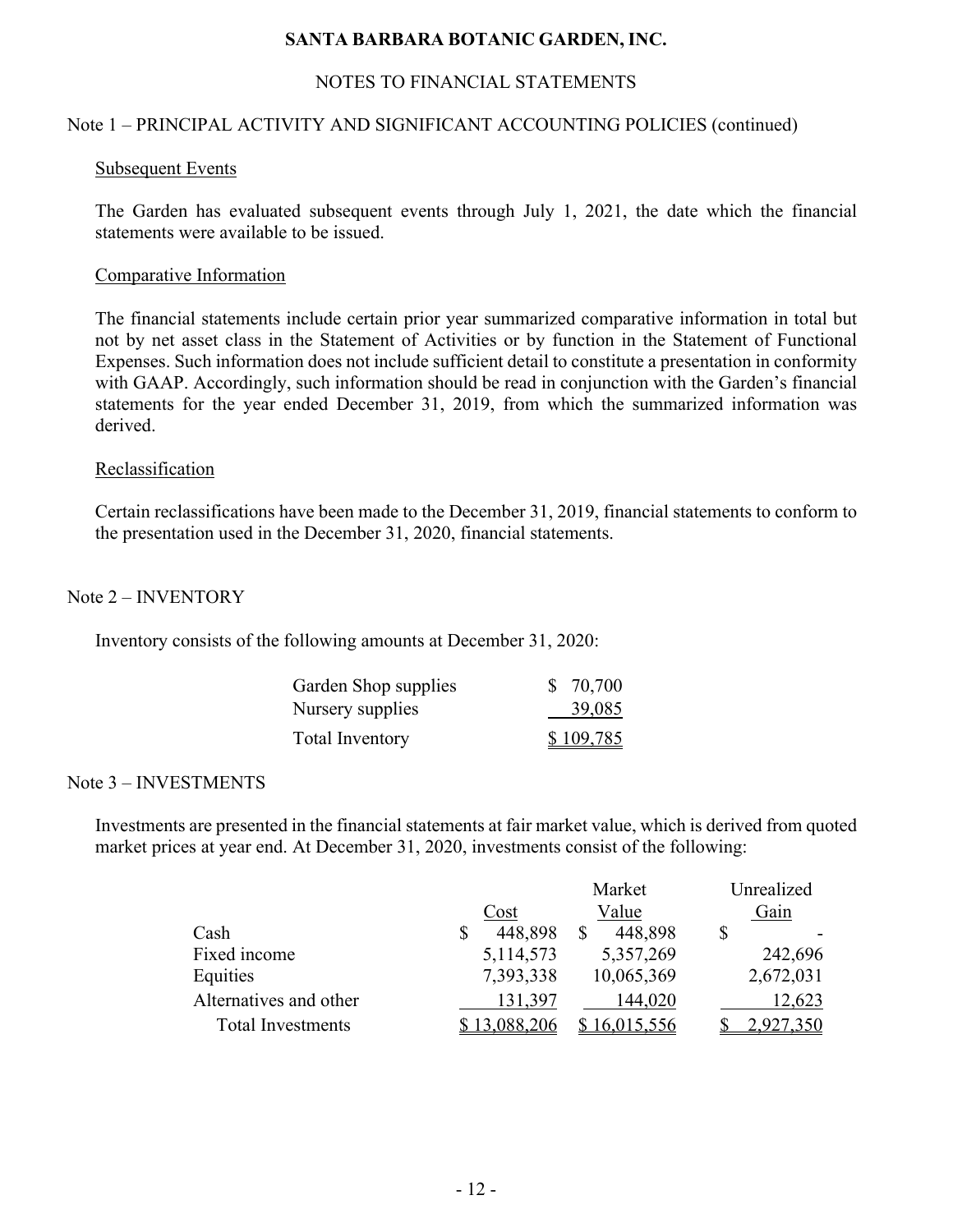# NOTES TO FINANCIAL STATEMENTS

# Note 3 – INVESTMENTS (continued)

The following summarizes the net change in unrealized gain on investments:

|                                      |            | Market                     | Unrealized  |
|--------------------------------------|------------|----------------------------|-------------|
|                                      | Cost       | Value                      | Gain (Loss) |
| Balance at end of the year           |            | $$13,088,206 \$16,015,556$ | \$2,927,350 |
| Balance at the beginning of the year | 13,115,731 | 15, 172, 287               | 2,056,556   |
| Net change in unrealized gain        |            |                            | 70 794      |

The following schedule summarizes the investment return and its classification in the statement of activities for the year ended December 31, 2020:

| Dividends and interest | \$313,531   |
|------------------------|-------------|
| Net unrealized gain    | 870,794     |
| Net realized gain      | 283,890     |
| Investment fees        | (108, 175)  |
| Return on investments  | \$1,360,040 |

### Note 4 – FAIR VALUE MEASUREMENT

The Garden has established a framework for measuring fair value and expanding disclosures about fair value measurements. Accounting principles define fair value as the price that would be received to sell an asset or paid to transfer a liability in an orderly transaction between market participants at the measurement date. A fair value hierarchy gives the highest priority to quoted prices in active markets (Level 1) and the lowest priority to unobservable inputs (Level 3). The standard describes three levels of inputs that may be used to measure fair value:

- Level 1: Quoted prices in active markets for identical assets or liabilities;
- Level 2: Observable inputs other than Level 1 prices, such as quoted prices for similar assets or liabilities; quoted prices in active markets that are not active; discounted cash flows; or other inputs that are observable or can be corroborated by observable market data for substantially the full term of the assets or liabilities:
- Level 3: Unobservable inputs that are supported by little or no market activity;

Following is a description of the valuation methodologies used for instruments measured at fair value on a recurring basis and recognized in the accompanying Statement of Financial Position, as well as the general classification of such instruments pursuant to the valuation hierarchy:

Where quoted market prices are available in an active market, securities are classified within Level 1 of the valuation hierarchy. If quoted market prices are not available, then Level 2 fair values are estimated by using a pricing model of quoted prices of securities with similar characteristics or discounted cash flows. The asset's fair value measurement level within the fair value hierarchy is based on the lowest level of any input that is significant to the fair value measurement.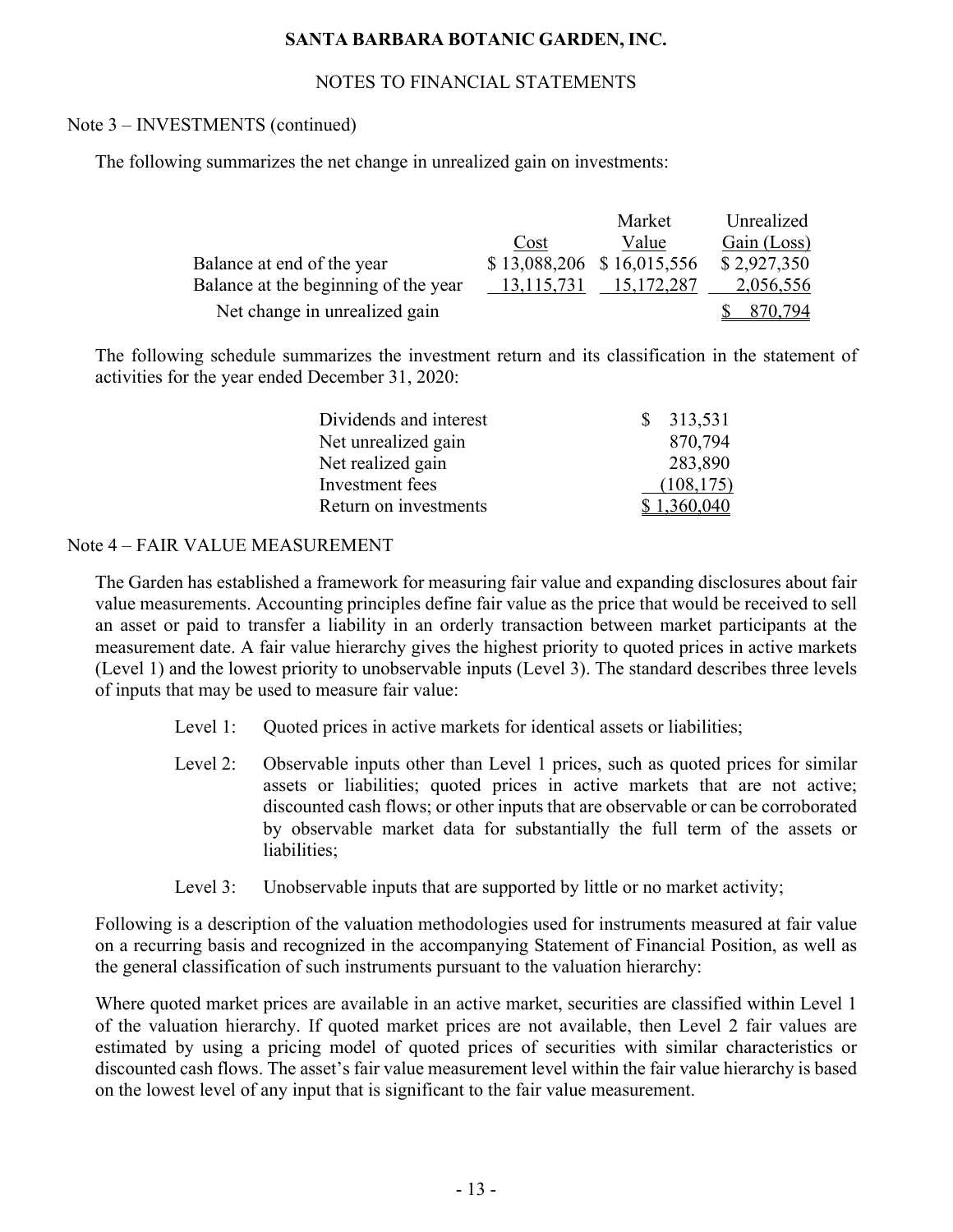# NOTES TO FINANCIAL STATEMENTS

# Note 4 – FAIR VALUE MEASUREMENT (continued)

Fair market valuation of Level 3 securities is based on estimates of management, information valuation methods used within a particular industry, or other market factors to determine if the carrying value of these investments should be adjusted. Because of the inherent uncertainty of valuations, however, the estimated values may differ from the values that would have been used had a ready market existed, and the differences could be material.

The following is a description of the general classification of investments pursuant to the valuation hierarchy:

*Cash held for investment* – Cash held for investment purposes includes money market funds and cash equivalent assets, and is valued at face value.

*Fixed income* – Corporate bonds and bond funds provide a hedge against deflation, provide a stable return, and to minimize the overall volatility of the account. They are valued utilizing quoted market prices available in active markets for identical investments at the reporting date.

*Equities and alternatives* – Equities and alternatives include a variety of publicly traded stocks and mutual funds from various industries invested for both growth and value. They are valued utilizing quoted market prices available in active markets for identical investments at the reporting date.

*Charitable Remainder Trust –* The Garden is the irrevocable beneficiary of charitable remainder trusts held by a trustee. These resources are neither in the possession of, nor under the control of, the Organization. The beneficial interest in the trusts is reported at its fair value.

Fair value for the contribution receivables from the beneficial interest in perpetual trusts are measured using the fair value of the assets held in the trust as reported by the trustees as of December 31, 2020, less any estimated reserve. The Garden considers the measurement of its beneficial interest in the trusts and long-term bequests receivable to be a Level 3 measurement within the fair value hierarchy.

The Garden recognizes transfers between the levels in the fair value hierarchy at the end of the reporting period. There were no transfers between the levels during the year ended December 31, 2020.

The following table presents assets and liabilities recognized in the accompanying Statement of Financial Position measured at fair value on a recurring basis and the level in which the fair value measurements fall at December 31, 2020: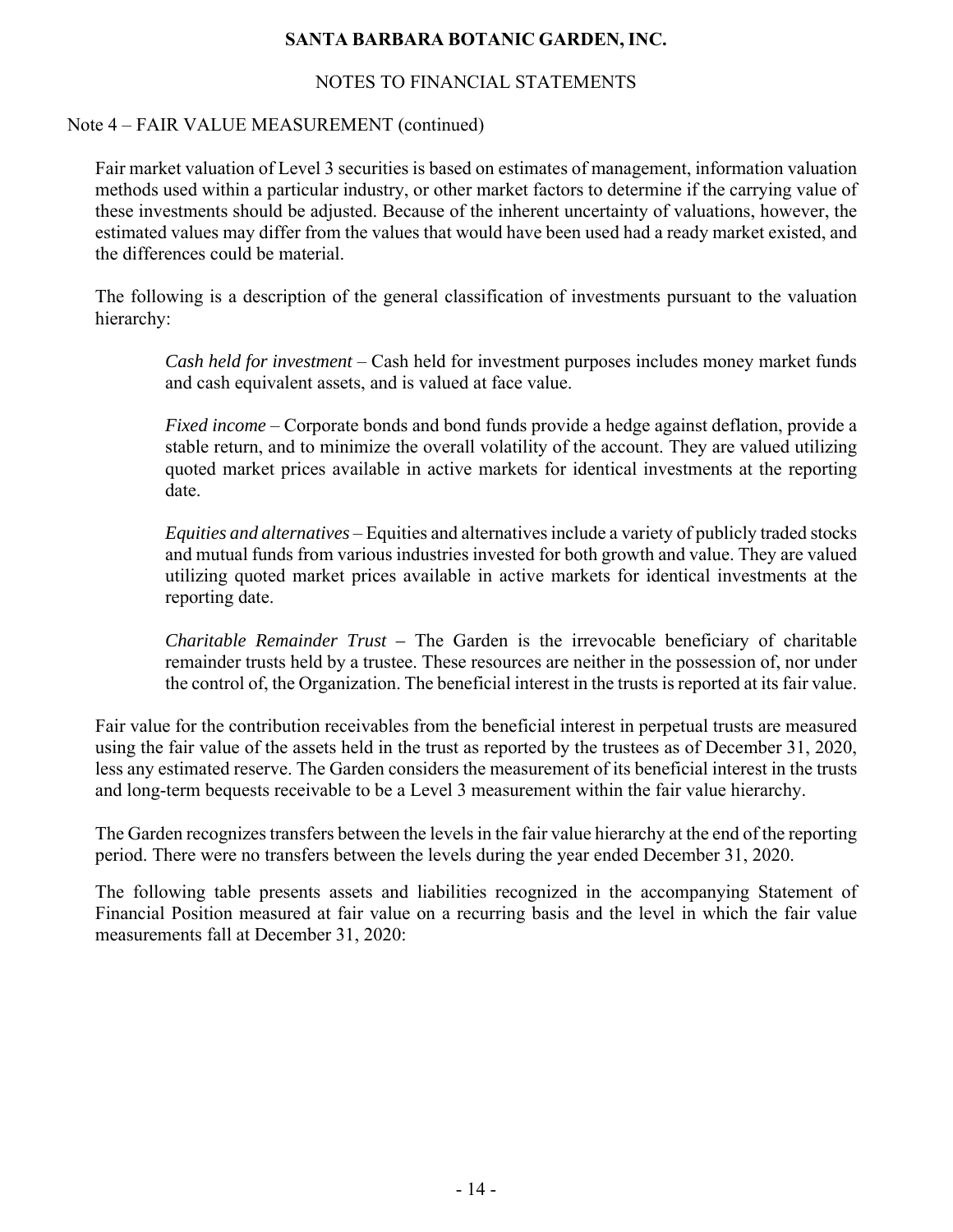# NOTES TO FINANCIAL STATEMENTS

# Note 4 – FAIR VALUE MEASUREMENT (continued)

| Description                                               | Level 1                                             | Level 2       | Level 3              | Total                                                   |
|-----------------------------------------------------------|-----------------------------------------------------|---------------|----------------------|---------------------------------------------------------|
| Cash<br>Fixed income<br>Equites<br>Alternatives and other | \$<br>448,898<br>5,357,269<br>10,065,369<br>144,020 | - \$          | $-$ \$               | 448,898<br>$-$ \$<br>5,357,269<br>10,065,369<br>144,020 |
| Total assets measured<br>at fair value                    | $$16,015,556$ \, \$                                 |               | -S                   | $-$ \$ 16,015,556                                       |
| Interests in charitable<br>remainder trusts               |                                                     | $\mathbf{\$}$ | $-$ \$<br>327,547 \$ | 327,547                                                 |
| Interests in perpetual<br>trusts                          |                                                     |               | 299.887              | .299,887                                                |

The following table provides a reconciliation of assets and liabilities measured at fair value using significant unobservable inputs (Level 3) for the year ended December 31, 2020:

|                              |           |           |               | Gain included |           |
|------------------------------|-----------|-----------|---------------|---------------|-----------|
|                              | Beginning |           |               | in changes in | Ending    |
| Description                  | Balance   | Additions | Distributions | net assets    | Balance   |
| Charitable remainder trusts  | 310,246   |           |               | 17.301        | 327.547   |
| Interest in perpetual trusts | 1,219,955 |           | (58,331)<br>- | 138,263       | 1,299,887 |
| <b>Total Assets</b>          | .530.201  |           | 58.331        | 155.564       | .627.434  |

Note 5 – INTEREST IN TRUSTS

### Perpetual Income Interest in Trust

The Garden holds a beneficial interest in the income of the Anna Blaksley Bliss Trust, the Preston and Sterling Morton Trust, and the Hugunin Trust, under legal instruments created by the donors. The Garden does not have possession or control of the trusts, which are held and administered by outside agents. The agents calculate and distribute income in accordance with each trust agreement. Since the Garden is the beneficiary of the income stream into perpetuity, these perpetual trusts' values are recorded as permanently restricted assets.

As of December 31, 2020, the total estimated fair market value of the interests in perpetual trusts was \$1,299,887. The change in the value of these trusts was recorded as an increase or decrease in net assets with donor restrictions in the Statement of Activities. For the year ended December 31, 2020, the present value of the trusts increased by \$79,932. The total distributions received from the trusts were \$58,331 for the year ended December 31, 2020.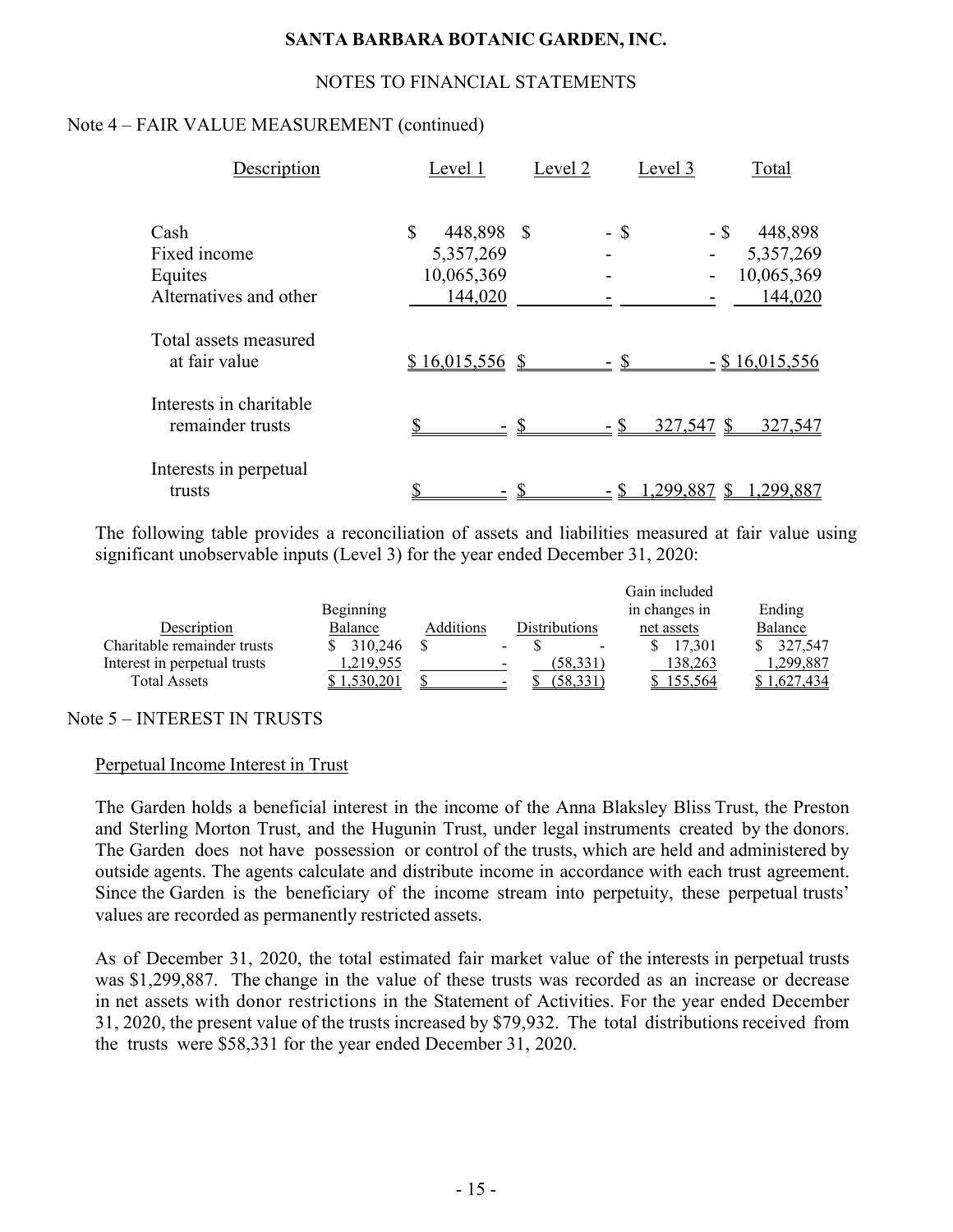# NOTES TO FINANCIAL STATEMENTS

# Note 5 – INTEREST IN TRUSTS (continued)

### Charitable Remainder Trust

The Garden is the beneficiary of irrevocable charitable remainder trusts held by independent trustees. In accordance with GAAP, the Garden has reported the irrevocable beneficial interest as an asset in the accompanying statement of financial position. Under the terms of the agreements, the Garden has an unconditional right to receive all or a portion of specified cash flows from the agreements. The agreements are valued at fair value based upon expected future cash flows and discounted present value at a risk-adjusted rate. As of December 31, 2020, the Garden applied a discount rate of 5 percent. The present value of the trusts as of December 31, 2020 reported in the accompanying statements of financial position was \$327,547.

The change in the value of these assets is recorded annually as an increase or decrease in net assets in the statement of activities. For the year ended December 31, 2020, the present value of the trusts increased by \$17,301.

# Note 6 – PROPERTY AND EQUIPMENT

Property and equipment consist of the following at December 31, 2020:

| Land                          | \$4,709,519         |
|-------------------------------|---------------------|
| Buildings & improvements      | 19,237,876          |
| Machinery and equipment       | 500,733             |
| Furniture and fixtures        | 156,973             |
| Work in process               | 1,568,706           |
|                               | 26,173,807          |
| Less accumulated depreciation | (4,895,683)         |
| Net property and equipment    | <u>\$21,278,124</u> |

For the year ending December 31, 2020, the Garden recognized depreciation expense of \$628,552.

### Note 7 – COLLECTIONS

The Garden has collections of botanical books, native plant artworks, herbarium specimens, and living collections. It safeguards the collection of the library in an air-conditioned space. The herbarium collection of preserved plant specimens is maintained in a secure, pest-free facility. The living collection of native plants is displayed on the 78 acres and is maintained by the horticulture staff. Additions to the herbarium and living collection are made in the normal course work by the staff and volunteers, whether during research projects, through exchange with other gardens, from gifts, or from occasional purchases. The Garden's recorded collections represent only a very small percentage of the estimated total value of the Garden's total artifacts. Artifacts are considered inexhaustible and, therefore, are not being depreciated due to their historical value. The Garden's artifacts are held for exhibition to the public, for educational purposes, or for research, with the intent of being protected, cared for, and preserved. There were no sales of collections during the year ended December 31, 2020.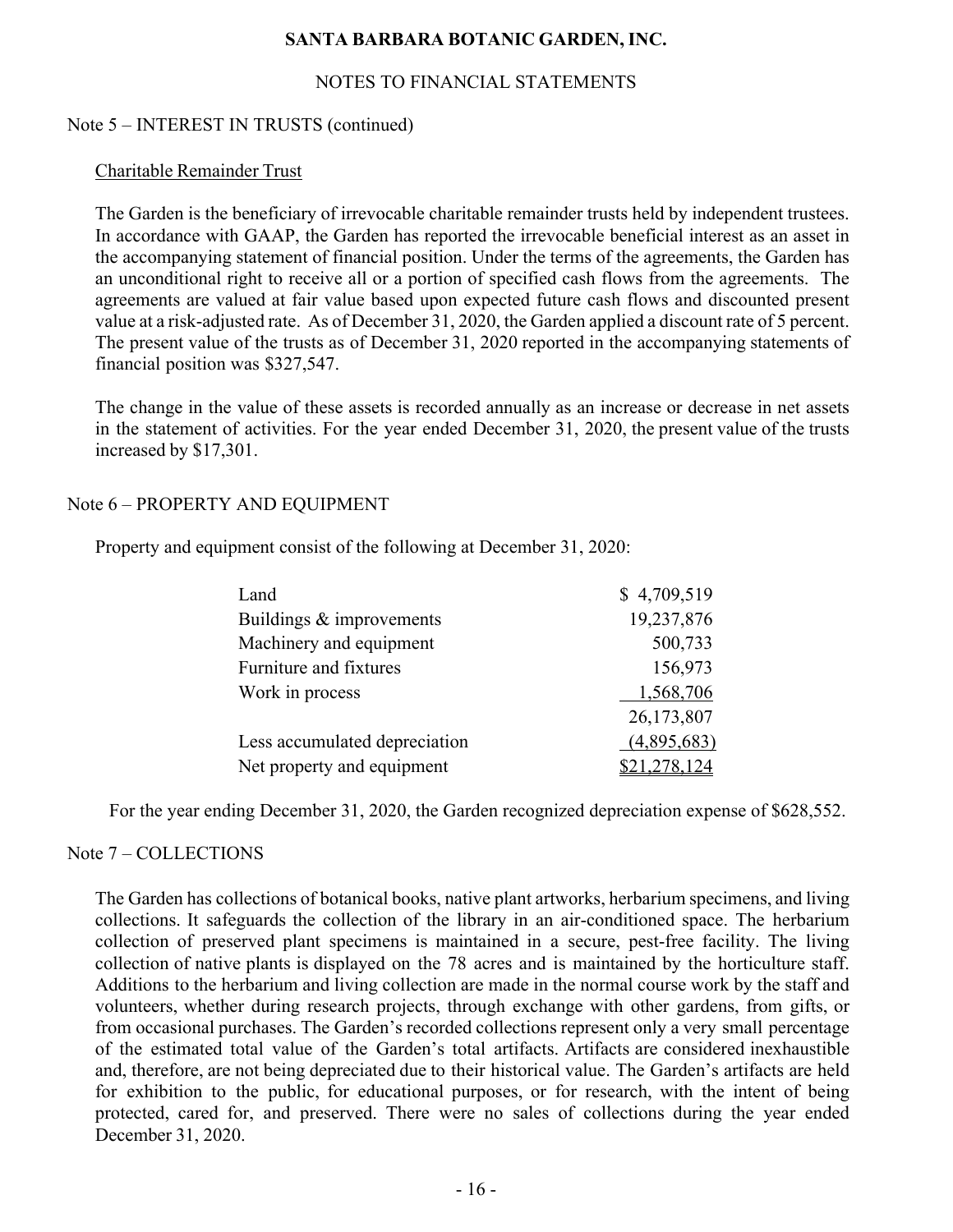# NOTES TO FINANCIAL STATEMENTS

#### Note 8 – DEFERRED REVENUE

Deferred revenue consists of annual memberships sold on or before December 31, 2020 and with an expiration date subsequent to December 31, 2021. The amount of deferred revenue reported is based on the number of months remaining of membership benefits remaining at December 31, 2020.

### Note 9 – NOTES PAYABLE

The Garden had a revolving-term note payable held by Northern Trust with a balance of \$2,528,257 as of January 1, 2020. The Garden paid the loan in full in October 2020.

The Garden has entered into a line of credit agreement with Montecito Bank & Trust. The line of credit provides a maximum principal balance of \$1,500,000 at an initial rate of 3.75%. The variable interest rate on the line of credit is 0.75% over the Wall Street Journal Prime Rate published in the Wall Street Journal variable with a floor of 2.5%. The line is secured by investment accounts held at the bank. The line expires March 2023. At January 1, 2020, the Garden owed a balance of \$605,000 on the line of credit. The line was repaid and closed in August 2020.

Effective August 25, 2020, the Garden obtained a new revolving line of credit with Montecito Bank & Trust for \$2,550,000, with a due date of August 25, 2025. The line of credit is secured by investment accounts held at the bank and there is no interest for the first twelve months of the loan, then the interest is based on the Wall Street Journal Prime Rate. The minimum interest rate after the first twelve months of the loan will be 1.50%. At December 31, 2020, the Garden owed a balance of \$2,530,447 on the line of credit. Effective March 22, 2021, the Garden paid off this revolving line of credit.

### Note 10 – ENDOWMENT

The Garden's endowment (the Endowment) consists of individual funds established by donors to provide annual funding for specific activities and general operations. The Endowment also includes certain net assets without donor restrictions that have been designated for endowment by the Board of Directors.

The Garden's Board of Directors has interpreted the California Uniform Prudent Management of Institutional Funds Act (UPMIFA) as requiring the preservation of the fair value of the original gift as of the date of the donor-restricted endowment funds, unless there are explicit donor stipulations to the contrary. At December 31, 2020, there were no such donor stipulations. As a result of this interpretation, the Garden retains in perpetuity (a) the original value of initial and subsequent gift amounts (including promises to give net of discount and allowance for doubtful accounts donated to the Endowment and (b) any accumulations to the endowment made in accordance with the direction of the applicable donor gift instrument at the time the accumulation is added. Donor-restricted amounts not retained in perpetuity are subject to appropriation for expenditure by us in a manner consistent with the standard of prudence prescribed by UPMIFA. The Garden considers the following factors in making a determination to appropriate or accumulate donor-restricted endowment funds: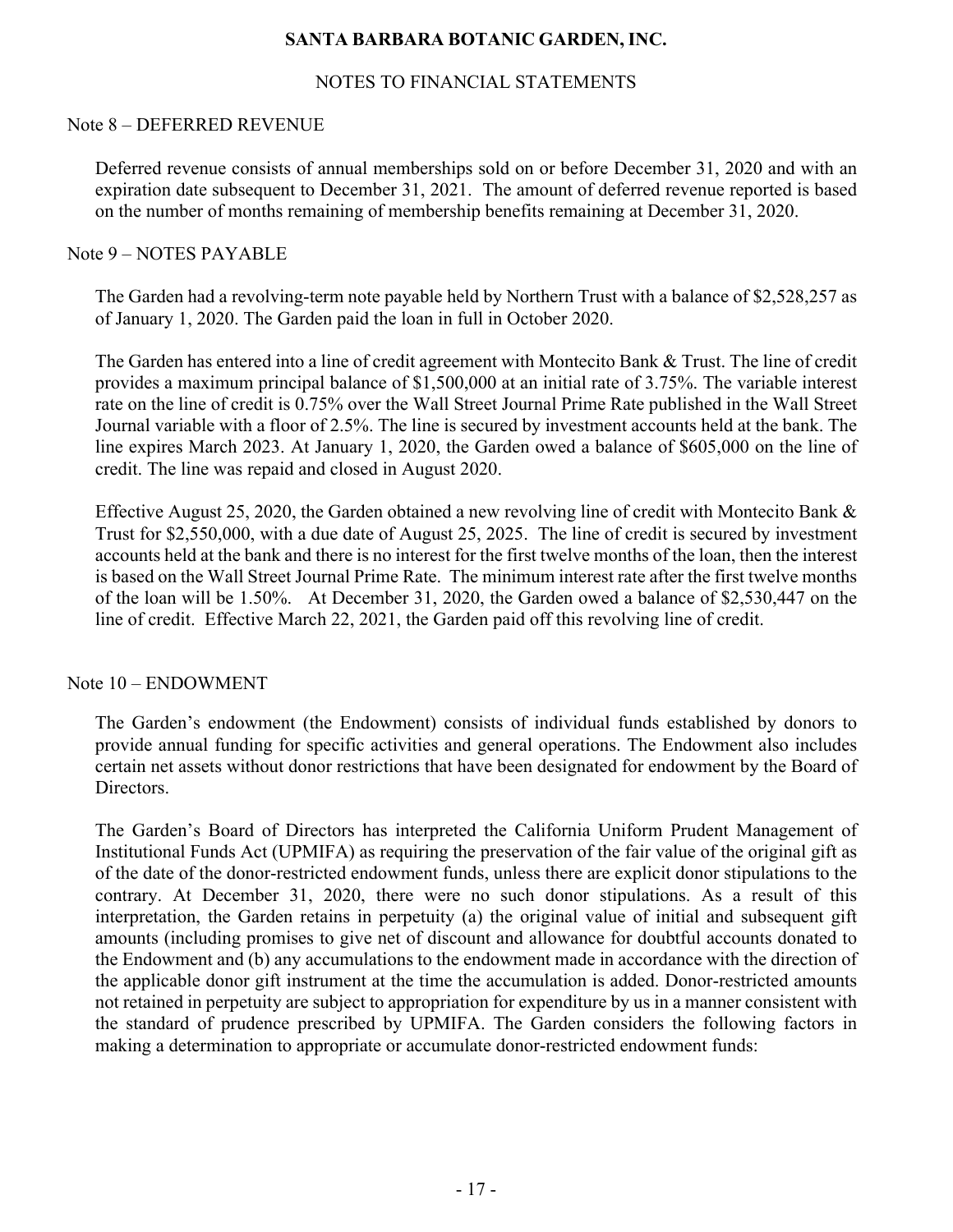# NOTES TO FINANCIAL STATEMENTS

Note 10 – ENDOWMENT (continued)

- The duration and preservation of the fund
- The purposes of the organization and the donor-restricted endowment fund
- General economic conditions
- The possible effect of inflation and deflation
- The expected total return from income and the appreciation of investments
- Other resources of the organization
- The investment policies of the organization

Changes in Endowment net assets for the years ended December 31, 2020 are as follows:

|                              | <b>Without Donor</b><br>Restrictions | With Donor<br>Restrictions | Total       |
|------------------------------|--------------------------------------|----------------------------|-------------|
| Endowment net assets,        |                                      |                            |             |
| beginning of year            | \$3,414,988                          | \$5,354,097                | \$8,769,085 |
| Contributions                |                                      | 500,000                    | 500,000     |
| Reclassification             | (1,867,102)                          | 1,867,102                  |             |
| <b>Investment Earnings</b>   | 136,828                              | 682,530                    | 819,358     |
| Appropriations in accordance |                                      |                            |             |
| with spending policy         | (73, 861)                            | (368, 437)                 | (442, 298)  |
| Endowment net assets, ending |                                      |                            |             |
| of year                      | \$1,610,853                          | \$8,035,292                | \$9,646,145 |

### Endowment Reclassification

Based on the review of Garden records and documents, it was determined that a Board designated "quasi-endowment" fund be reclassified as a Donor designated endowment.

### Funds with Deficiencies

From time to time, the fair value of assets associated with individual donor restricted endowment funds may fall below the total amount of the gifts made to the endowment by the donor. The Garden has interpreted UPMIFA to permit spending from underwater endowments in accordance with prudent measures required under law. There are no deficiencies at December 31, 2020.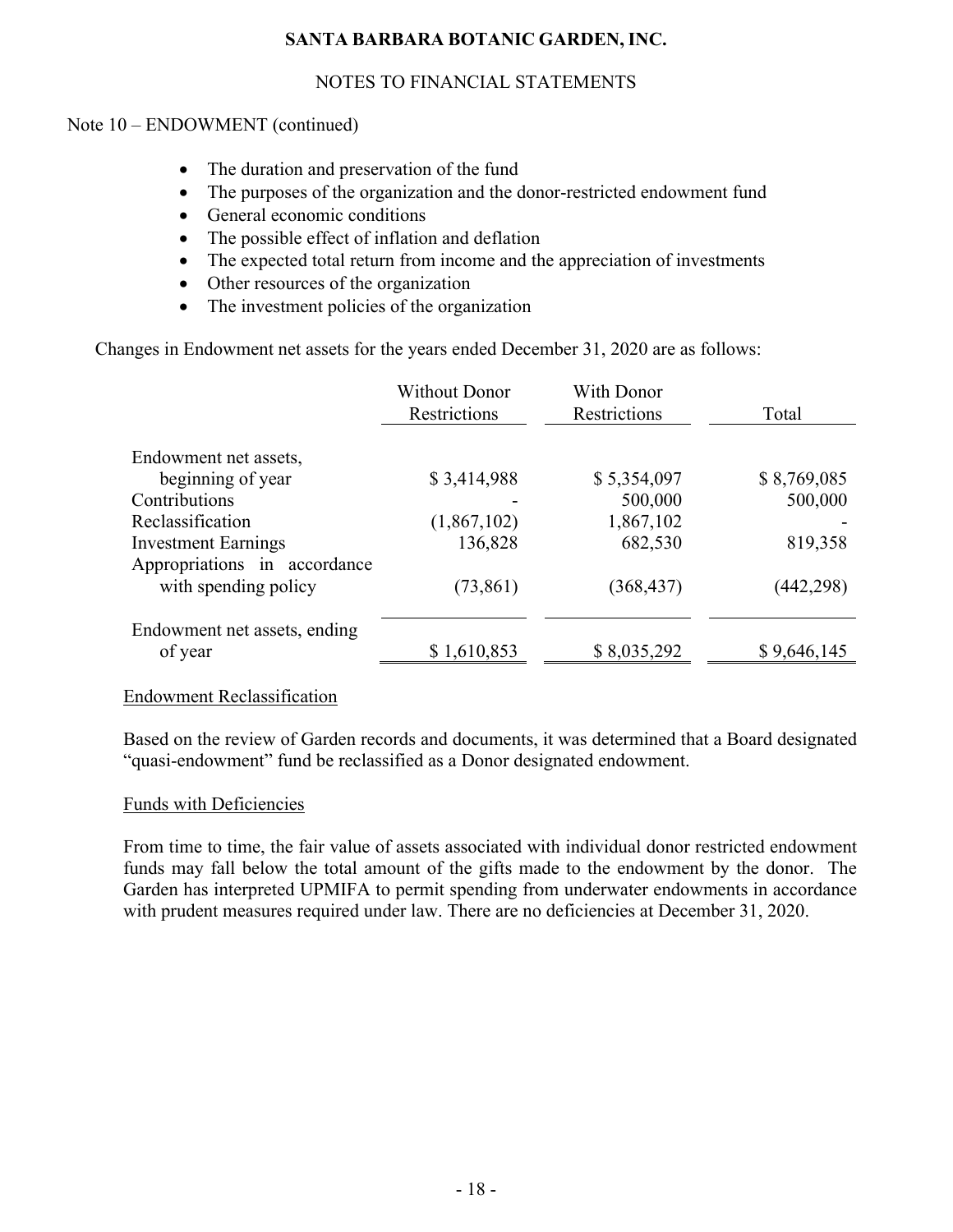# NOTES TO FINANCIAL STATEMENTS

# Note 10 – ENDOWMENT (continued)

# Investment and Spending Policies

The Garden has adopted investment and spending policies for the Endowment that attempt to provide a predictable stream of funding for programs and operating supported by the endowment while seeking to maintain the purchasing power of the endowment assets. Over time, long-term rates of return should be equal to an amount sufficient to maintain the purchasing power of the endowment assets, to provide the necessary capital to fund the spending policy, and to cover the costs of managing the Endowment investments. To satisfy this long-term rate-of-return objective, the investment portfolio is structured on a total-return approach through which investment returns are achieved through both capital appreciation (realized and unrealized) and current yield (interest and dividends). A significant portion of the funds are invested to seek growth of principal over time.

Without regard to the current year actual interest and dividends earned, the Board of Directors has authorized an annual spending policy of 5% of the prior 12 quarter rolling average endowment portfolio balance.

# Note 11 – FUNCTIONAL EXPENSES

The financial statements report certain categories of expenses that are attributed to more than one program or supporting function. Therefore, expenses require allocation on a reasonable basis that is consistently applied. The expenses that are allocated include occupancy, depreciation, and amortization, which are allocated on a square footage basis, as well as salaries and wages, benefits, payroll taxes, professional services, office expenses, information technology, interest, insurance, and other, which are allocated on the basis of estimates of time and effort.

### Note 12 – EMPLOYEE BENEFITS

The Garden maintains a 403(b) tax sheltered annuity plan covering employees who meet certain minimum eligibility requirements. The plan is funded each payday (26 per year) based on a match of up to 3.50% of eligible employees' compensation. Employees must work two years with 1,000 hours of service each year to be eligible for the Garden's matching contributions to the plan. The Garden's contribution to employee retirement plans in 2020 was \$58,806.

The Garden offers employee vacation which is accrued based on certain eligibility requirements and years of service. The vacation accrual balance as of December 31, 2020, was \$183,314.

The Garden accrues employee wages and benefits. The balance as of December 31, 2020, was \$33,391.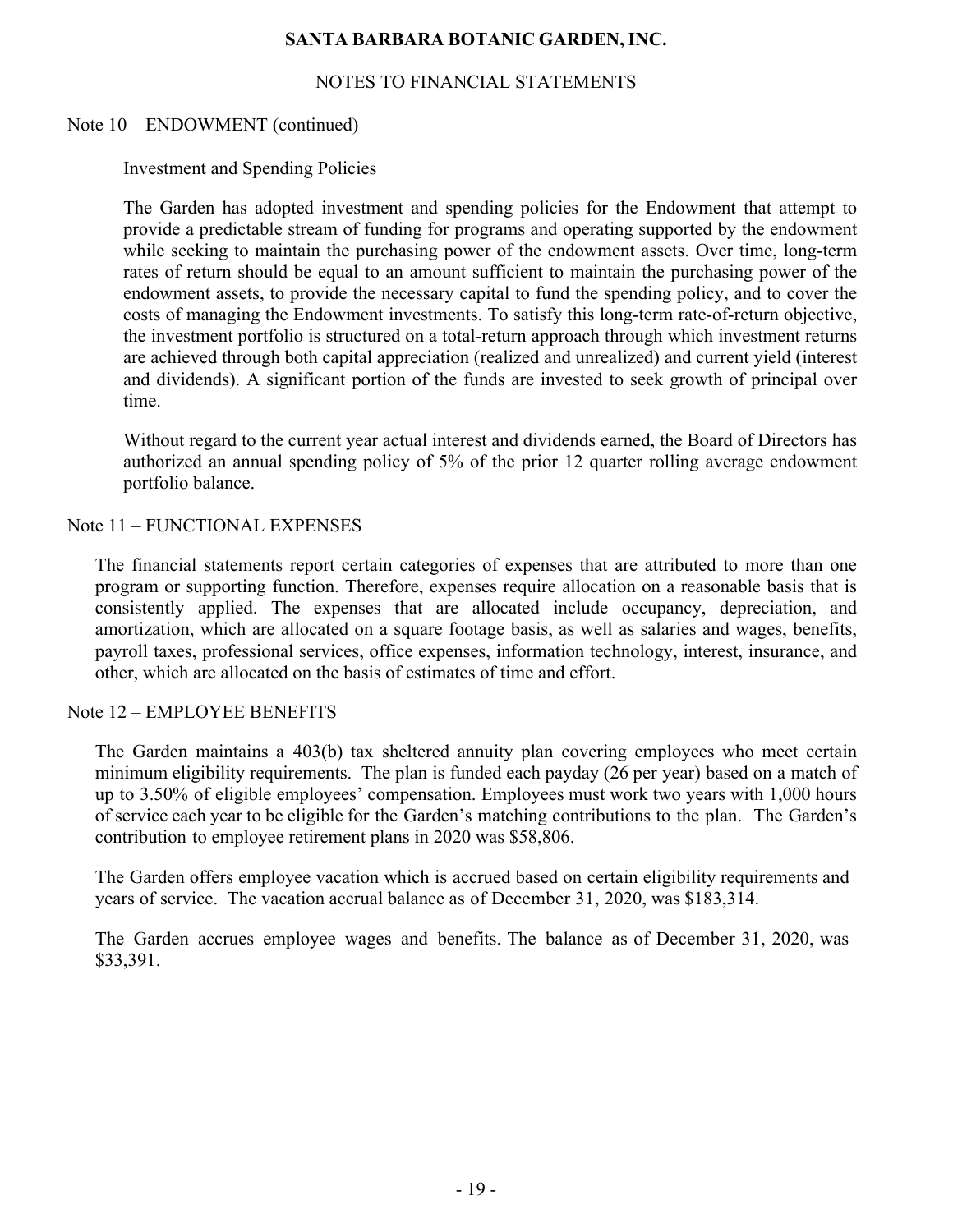# NOTES TO FINANCIAL STATEMENTS

### Note 13 – CONCENTRATION OF RISK

# Credit Risk

The Garden maintains cash balances at two financial institutions. The standard Federal Deposit Insurance Corporation (FDIC) insurance coverage amount is \$250,000 per depositor and per bank institution for interest-bearing accounts. At times throughout the year the Garden maintains balances in excess of the FDIC insured amount. As of December 31, 2020, the Garden's uninsured cash balance was approximately \$263,000.

# Market Risk

The Garden holds its investments in a diversified portfolio. Nevertheless, these investments are exposed to various risks, such as interest rate, credit and overall market volatility. Due to the level of risk associated with certain investment securities, it is reasonably possible that changes in the values of investment securities will occur in the near term and that such change could materially affect the amounts reported in the financial statements.

### Geographic Risk

The Garden's primary donor base and members are located in Santa Barbara County, California.

# Note 14 – LIQUIDITY

Financial assets available for general expenditure, that is, without donor or other restrictions limiting their use, within one year of the balance sheet date, comprise the following:

| Cash and cash equivalents                                 | \$<br>667,609          |
|-----------------------------------------------------------|------------------------|
| Accounts and contracts receivable                         | 679,366                |
| Pledges receivable                                        | 25,662                 |
| Other current assets                                      | 210,012                |
| <b>Total Current Assets</b>                               | 1,582,649              |
| Investments                                               | 16,015,556             |
| Distributions from assets held under                      |                        |
| split-interest agreements                                 | 58,331                 |
| Endowment spending-rate distributions                     |                        |
| and appropriates                                          | 734,218                |
| Less donor purpose restrictions                           |                        |
| non-endowment                                             | (1,251,194)            |
| Less assets held in endowment                             | (9,646,145)            |
| <b>Total Investments</b>                                  | 5,907,766              |
| <b>Current liabilities</b>                                | (3,084,953)            |
| Financial assets available to meet cash needs for general |                        |
| expenditures within one year as of December 31, 2020      | <u>4,405,462</u><br>\$ |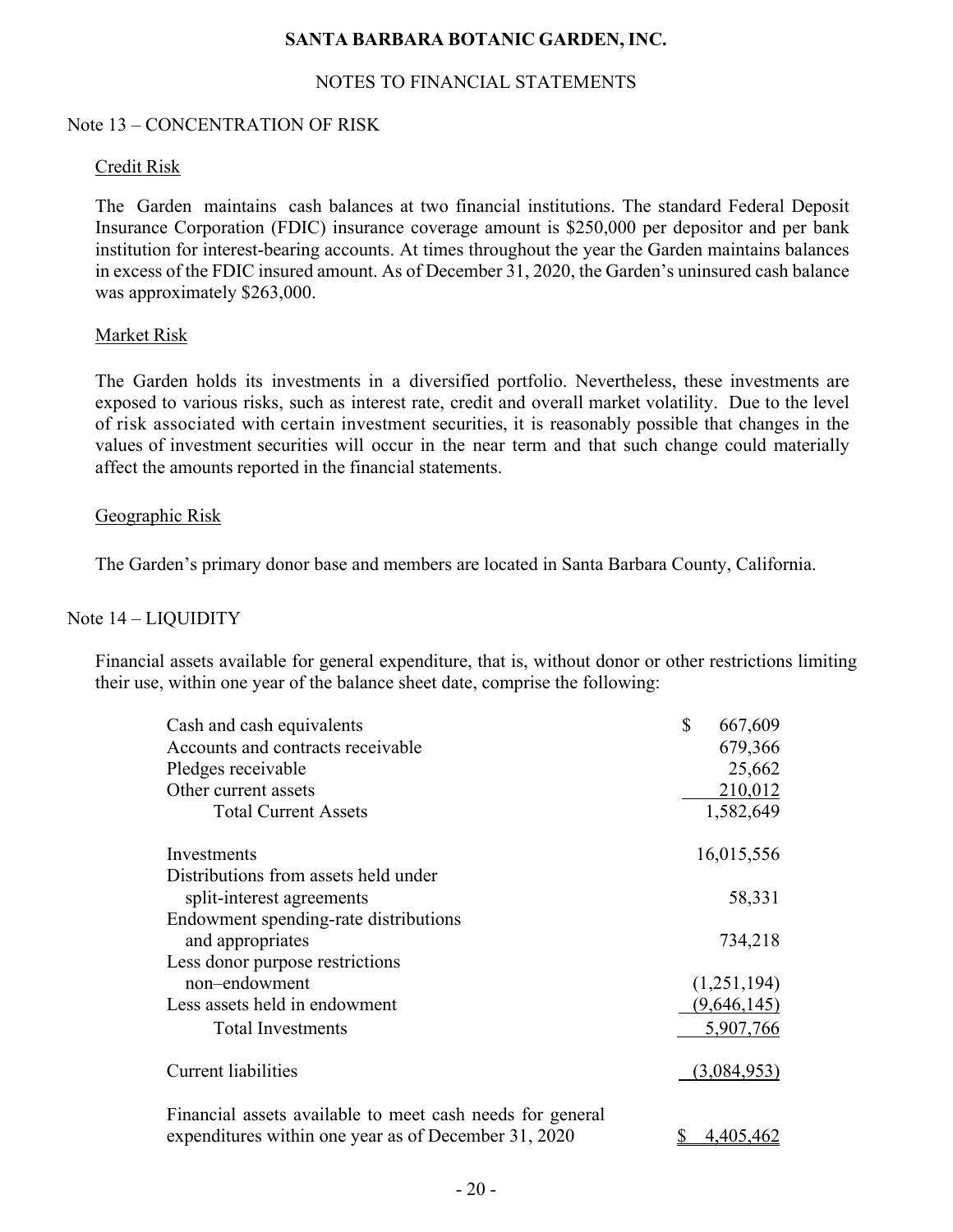# NOTES TO FINANCIAL STATEMENTS

# Note 14 – LIQUIDITY (continued)

The Garden's endowment funds consist of donor-restricted endowments and funds designated by the board as endowments. Income from donor-restricted endowments is restricted for specific purposes, with the exception of the amounts available for general use. Donor-restricted endowment funds are not available for general expenditure.

The board-designated endowment of \$1,610,853 is subject to an annual spending rate of 5 percent as described in Note 10. Although the Garden does not intend to spend from this board-designated endowment (other than amounts appropriated for general expenditure as part of the Board's annual budget approval and appropriation), these amounts could be made available if necessary.

### Note 15 – NET ASSETS

### Net Assets Without Donor Restrictions

As of December 31, 2020, net assets without donor restrictions consist of the following:

| Undesignated net assets                            | 24,939,776 |
|----------------------------------------------------|------------|
| Quasi-endowment – education                        | 530,673    |
| Quasi-endowment - research and conservation        | 525,923    |
| Quasi-endowment – horticulture                     | 554,257    |
| Total board designated for endowment               | 1,610,853  |
| <b>Total Net Assets Without Donor Restrictions</b> | 26.551     |

### Net Assets With Donor Restrictions – Temporary in Nature

As of December 31, 2020, net assets with donor restrictions consist of the following:

| Non-Endowment:                    |               |
|-----------------------------------|---------------|
| Charitable remainder trusts       | \$<br>372,547 |
| Research and conservation         | 510,770       |
| Education                         | 52,123        |
| Horticulture                      | 594,165       |
| Other restrictions                | 88,003        |
|                                   | 1,617,608     |
| Endowment:                        |               |
| <b>Research and conservations</b> | 385,766       |
| Education                         | 164,499       |
| General                           | 457,297       |
| Horticulture                      | 364,007       |
|                                   | 1,371,569     |

| Total net assets with donor restrictions - temporary |             |
|------------------------------------------------------|-------------|
| in nature                                            | \$2.989,177 |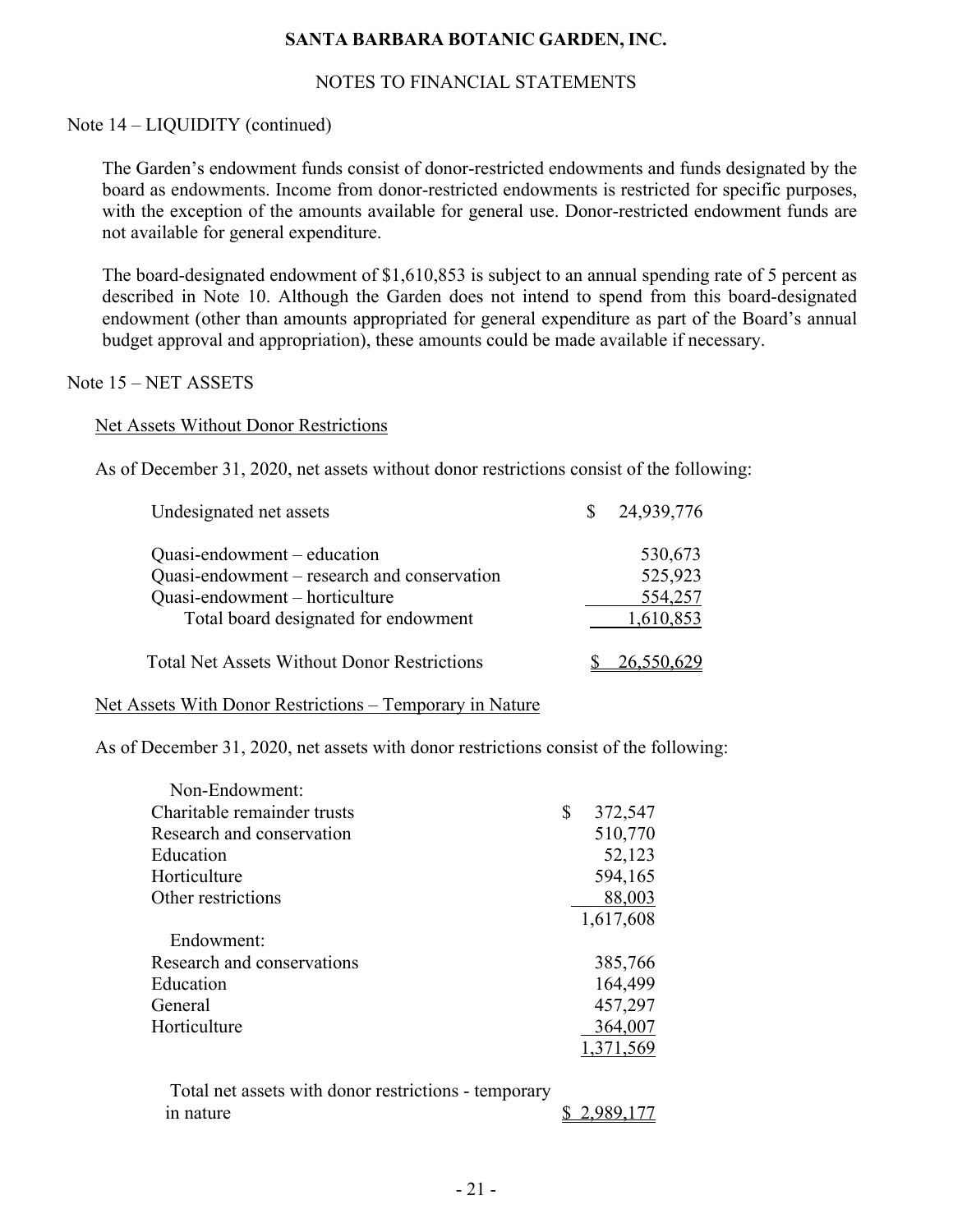# NOTES TO FINANCIAL STATEMENTS

### Note 15 – NET ASSETS (continued)

#### Net Assets With Donor Restrictions – Perpetual in Nature

As of December 31, 2020, net assets with donor restrictions consist of the following:

| Non-Endowment:                                       |              |
|------------------------------------------------------|--------------|
| Interest in perpetual trusts                         | \$1,299,886  |
| Endowment:                                           |              |
| Research and conservation                            | 2,033,763    |
| Education                                            | 1,281,191    |
| General                                              | 2,402,102    |
| Horticulture                                         | 1,212,136    |
|                                                      | 6,929,192    |
| Total net assets with donor restrictions - perpetual |              |
| in nature                                            | \$ 8,229,078 |
| <b>Total Net Assets with Donor Restrictions</b>      | ,218,255     |

### Note 16 – SBA LOAN UNDER PAYCHECK PROTECTION PROGRAM

On April 17, 2020, the Garden received loan funding of \$566,400 under the Paycheck Protection Program as allowed under the CARES Tax Act, related to the 2020 COVID-19 pandemic. The loan allows for the loan proceeds to be used on allowable costs for the Garden.

The loan will be fully forgiven if the funds are used for payroll costs, rent and utilities and at least 60% of the forgiven amount must be used for payroll. Loan payments will also be deferred for six months. No collateral or personal guarantees were required.

Forgiveness will be based on maintaining or quickly rehiring employees and maintaining salary levels. Forgiveness will be reduced if full-time headcount declines, or if salaries and wages decrease. The loan has a maturity of five years and an interest rate of 1%. The Garden intends to comply with all regulations to allow for the loan to be fully forgiven.

The Organization has recorded the loan as grant revenue for the year ended December 31, 2020. It is anticipated the entire PPP loan will be forgiven by the SBA. As of July 1, 2021, the SBA has not yet forgiven the loan.